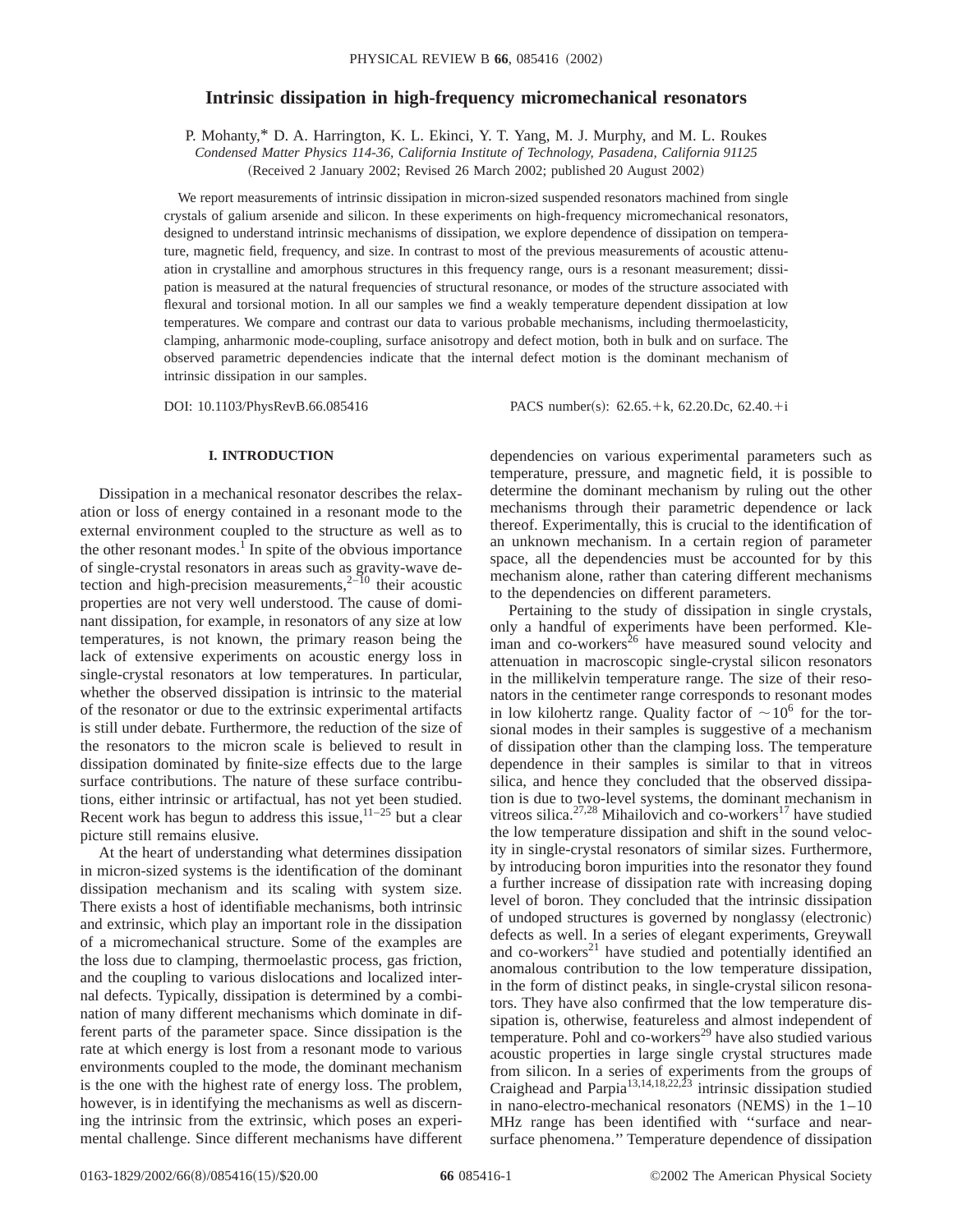in these silicon devices revealed a peak in the range of 160– 190 K. These experiments also revealed that the metallic electrodes on the surface of these devices used for measurement did not contribute to the temperature dependence. Furthermore, dissipation in two single-paddle oscillators with frequencies 2.3 MHz and 6.6 MHz displayed a very weak temperature dependence or saturation below 30 K. $^{22}$  In a series of recent experiments by Yang, Ono, and Esashi, $^{24}$  the surface contributions to dissipation has been studied in ultrathin single-crystal silicon cantilevers. They show that dissipation linearly increases with cantilever thickness.

In the above-mentioned experiments, both electronic and nonelectronic defects have been identified, with some success, as the main contributors to the intrinsic dissipation, and the relevance of enhanced surface-to-volume ratio has been emphasized. The electronic nature of the defects was identified through a magnetic-field dependence present in the works of both Mihailovich and  $\cos$ -workers<sup>17</sup> and Greywall and co-workers.<sup>21</sup> However, various other extrinsic mechanisms must be taken into experimental consideration in a complete study of the identification of the dissipation mechanism. In addition, the small size of the resonators is expected to introduce nontrivial effects such as the finite-size effect in dissipation, since the surface contributions become nonnegligible compared to the volume contributions. A complete study of acoustic properties of such devices at low temperatures has not yet been done.

With regard to the dominating mechanism of dissipation in micron- and submicron-sized structures, a host of questions have emerged from these recent experiments in literature. Some of these questions are enumerated below:

- ~1! What determines the intrinsic dissipation in micron and submicron structures?
- $(2)$  Why does the quality factor  $Q$  (inverse of dissipation) usually scale linearly with size in small structures<sup>14,17,19,21,24,26,29–35</sup> as shown in Fig. 1?
- ~3! Why does the quality factor of the micron-sized resonators always lie in the range of  $10^3 - 10^5$  at liquid helium temperatures?
- $(4)$  Is it possible to increase the quality factor of these resonators substantially, by orders of magnitude?

In this paper, we report extensive measurements of dissipation in micron-sized single crystal GaAs and Si resonators. We have measured the temperature and magnetic field dependence of the internal dissipation  $(Q^{-1})$  and the shift in resonance frequency  $\delta f/f$  in the range of normal mode frequencies between 0.5 and 2.8 MHz in GaAs resonators, and up to 13 MHz in Si resonators. These data exhibit signatures of internal defect motion in the temperature dependence of  $Q^{-1}$  and  $\delta f/f$  in the high temperature part, in the magnetic field dependence of  $Q^{-1}$ , and in the hysteretic behavior of both  $Q^{-1}$  and  $\delta f/f$  on thermal cycling. The significant contribution to dissipation from the internal defects is further confirmed by the observed size dependence of  $Q^{-1}$  in that the dissipation, or  $Q^{-1}$ , in systems smaller than a critical size shows a well defined inverse linear dependence with size. This linear dependence is expected due to the increasing relevance of the defects at the surface for smaller resonators.



FIG. 1. The overall trend of the size dependence of quality factor in mechanical resonators.

In addition, we find the behavior of both  $Q^{-1}$  and  $\delta f/f$  in the temperature range of 4–40 K to be similar to the discrepancies in acoustic and dielectric properties of kilohertz frequency resonators measured below 100 mK. In this paper, we discuss in detail the high temperature data for a prototype GaAs sample, representative of six other similar samples studied in detail. Single crystal silicon structures studied in this range of frequency also displayed similar trends.

In this paper we establish the following phenomenological features relevant to the identification of the intrinsic dissipation mechanism in our micron-sized GaAs and Si resonators. These features may be universal to all GaAs and Si resonators of comparable sizes.

- (i) Dissipation  $(Q^{-1})$  and the shift  $(\delta f/f)$  in the resonance frequency is weakly temperature dependent in the low temperature range (below  $40 \text{ K}$ ).
- (ii) Dissipation quadratically increases with increasing magnetic field:  $Q^{-1}(B) = Q^{-1}(B=0) + aB^2$ .
- (iii) Both the dissipation and the resonance frequency shift are hysteretic on thermal cycling. More often than not, the dissipation decreases slightly (less than a few percent) on annealing between  $4 K$  and  $300 K$ .
- (iv) Dissipation displays aging on thermal cycling. With increasing thermal cycles, it approaches a constant value.
- $(v)$  The dissipation in all the structures reported in this paper is independent of the driving amplitude. In other words, the measurements are done in the linear regime.

In our experiments we identify internal dynamic defects as the dominant dissipation mechanism in our samples. Additionally, we rule out other extrinsic mechanisms. In Sec. II, we briefly describe the experimental technique followed by a discussion of the data. Various checks performed in our experiments as well as the comparison of the data to different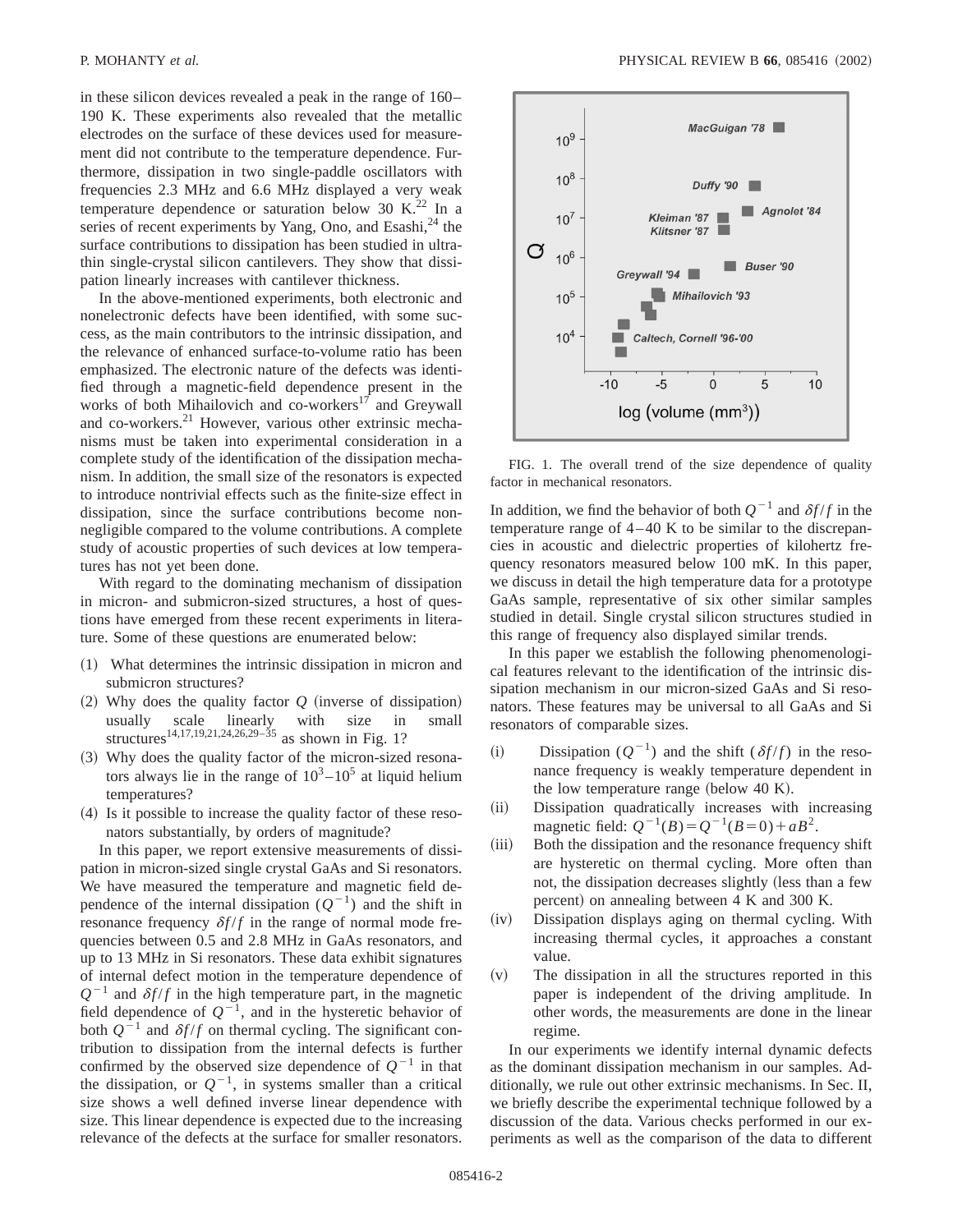

FIG. 2. A series of silicon beams with transverse dimensions in the submicron scale.

extrinsic mechanisms are summarized in Sec. IV. In Sec. V, we discuss the relevance of internal defects and  $D-x$  centers to the dissipation in GaAs. Finally, we discuss various mechanisms important to the understanding of our data. The possible role of configurational entropy arising from the large degree of degeneracy in the configuration of the internal defects is argued to be relevant to the observation of hysteresis, aging, and the weak temperature dependence.

## **II. EXPERIMENTAL TECHNIQUE**

The micrograph of a series of silicon beams is shown in Fig. 2, and the measured quality factor in such a series of silicon beams with varying lengths is shown in Fig. 3. In order to discern the intrinsic mechanism of dissipation, the extrinsic mechanisms have to be minimized or avoided. As we will discuss later in the paper, the appropriate structure for a comprehensive study is a two-element torsional resonator. The scanning electron micrograph of a prototypical twoelement torsional GaAs resonator is displayed in Fig. 4. The GaAs resonators are fabricated from single-crystal GaAs– AlGaAs–GaAs heterostructures. Four normal modes of motion are observed at frequencies 0.62, 1.02, 1.28, and 2.75 MHz. They correspond to, in order, the fundamental flexure:



FIG. 3. Size dependence of quality factor measured in a series of silicon beams. The data displays a linear dependence of *Q* on size.



FIG. 4. SEM image of the suspended GaAs resonator. The submicron-sized thin rod connecting the outer and inner torsion elements supports the strain for the antisymmetric torsion, mode C.

mode A, symmetric torsion: mode B, antisymmetric torsion: mode C and the second flexure: mode D. Antisymmetric torsion in mode C corresponds to a strain localized mostly in the metal-free inner torsion rods whose size varies between 0.2 and 1.0  $\mu$ m for the six samples studied in detail. The resonators have a lateral extent of  $\sim$  25  $\mu$ m and a thickness of 800 nm. A gold electrode is deposited on the outer torsional element for the magnetomotive excitation and detection of the motion.20 The measurements were done inside the bore of an 8 T superconducting magnet. The samples were placed inside the vacuum can of the cryostat; the vacuum can was evacuated with a turbomolecular pump. The chamber pressures were measured at  $\leq 1$  mTorr at room temperature. The cryopumping of the walls in liquid helium further reduced the pressure inside the can by at least a factor of 100. The temperature sweeps were done by heating the sample resistively.

### **A. Measurement by the magnetomotive technique**

There is a host of techniques to measure the motion of micron-sized or nanoscale mechanical resonators. The optical technique and capacitive technique are the two most common methods, which involve actuation and detection of motion by an optical (laser) signal and a capacitivelycoupled electric field, respectively. However, as the structure gets smaller and more complicated, it becomes increasingly difficult to use these techniques for force or displacement detection. The inherent problem with optical detection is that a nanomechanical sample structure, or a specific part of it, cannot be individually targeted because the minimum spot size is usually much larger than the typical device size. Second, noise induced by the optical (laser) beam, for example, shot noise and nonlinear heating, is substantially large if accurate measurement of motion is desired. The capacitive method, on the other hand, suffers from the following main problems: (a) it restricts the design of the device since an optimum capacitance between a detector/actuator plate and the surface of the sample is desired for an optimum signal size,  $(b)$  parasitic capacitance is difficult to account for, and ~c! at high frequencies, a large capacitive coupling to the actuator or detector provides a short circuit for the highfrequency current, reducing the control and access to the device itself.

We have measured our mechanical devices by the magnetomotive technique. In this technique, the resonator, or a spe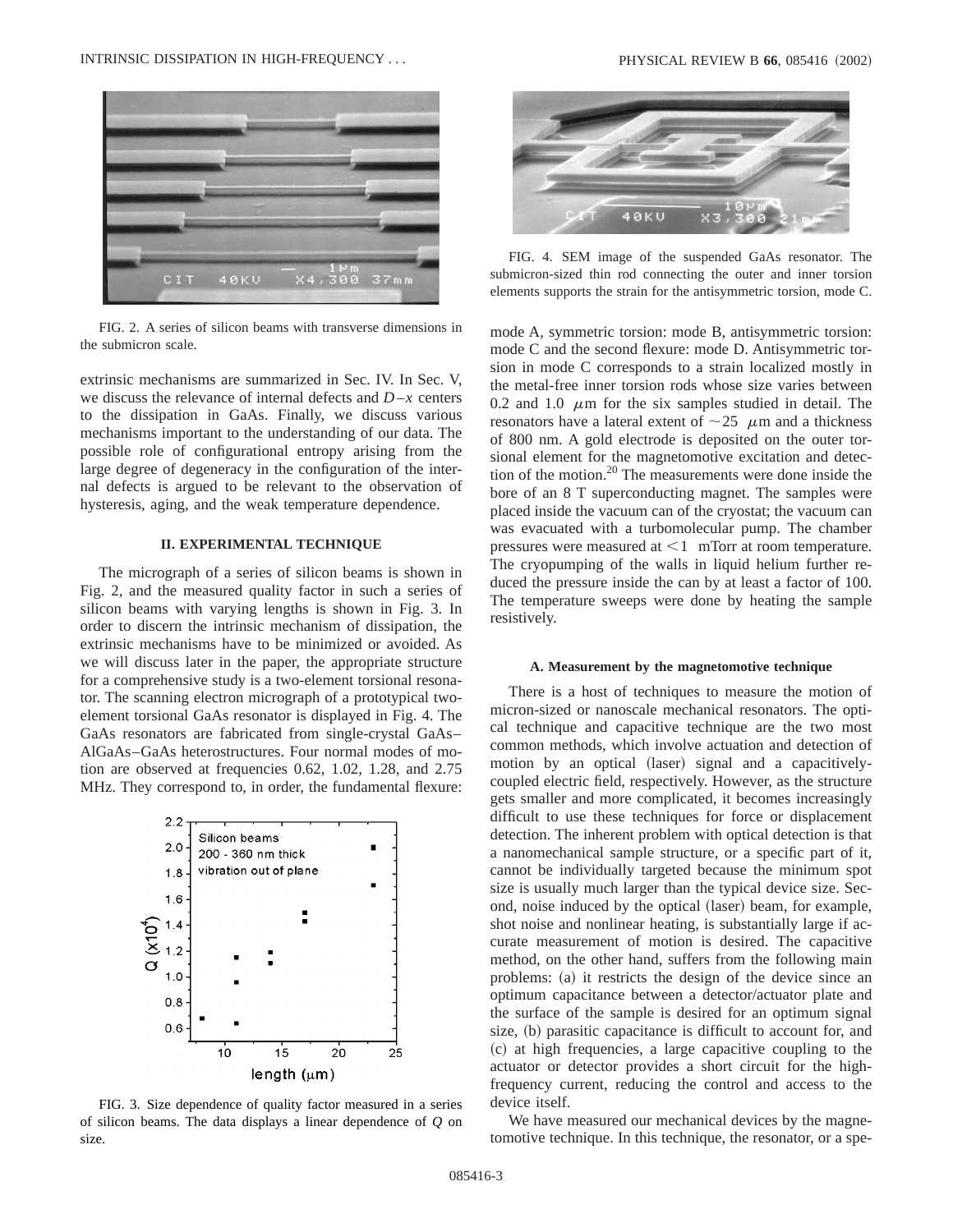cific part of the resonator, is excited by the application of a drive current  $I_D$  through an electrode on its surface in presence of a magnetic field *B* perpendicular to the length *L* of the current-carrying electrode. Motion is detected by measuring the induced emf in the electrode. Let us consider a simple doubly-clamped beam structure, shown in Fig. 2. (The following analysis describes, without any loss of generality, flexural as well as torsional motion of complicated structures like the one shown in Fig.  $4$ .) The motion of the doubly-clamped beam is characterized by the displacement variable  $y(x,t)$  at a certain point *x* along the beam. Its motion is described by a damped harmonic oscillator with an effective mass *m* and effective spring constant *k*,

$$
m\frac{d^2y(t)}{dt^2} + \gamma m\frac{dy(t)}{dt} + ky(t) = F(t); \tag{1}
$$

the damping coefficient  $\gamma$  represents the loss of energy due to the coupling to internal and external degrees of freedom.  $F(t)$  is the time-dependent driving force. For a complicated structure or a structure with many modes, the mass term *m* depends on the mode shape. The effective spring constant *k* depends on the displacement point  $y(t)$  where motion is measured-implying, for a specific point  $y(t)$  along the beam, one obtains a specific spring constant *k*, assuming uniform force applied to the structure. Because of the displacement of the structure  $y(x,t)$  in the lateral direction, there will be an induced emf in the electrode,

$$
V_{\text{emf}}(x,t) = \frac{dy(x,t)}{dt}B\sin\theta(x),\tag{2}
$$

where  $\theta$  is the angle between the field and the electrode. An average emf can be obtained by integrating the response along the length of the electrode,

$$
V_{\text{avg}}(t) = \xi L B \frac{dy(t)}{dt}.
$$
 (3)

The constant  $\xi$  can be explicitly calculated for a given structure: for the fundamental flexural mode of a doubly-clamped beam,  $\xi \approx 0.53$  at the center of the beam. The frequency dependence of the induced emf is important, as it can be directly measured by a vector network analyzer. The Fourier transform of  $V_{avg}(t)$  is given by

$$
V_{\text{avg}}(\omega) = \frac{i\omega\omega_0^2 \xi L L_{\text{beam}} B^2 / k}{\omega_0^2 - \omega^2 + i\gamma \omega} I_d(\omega). \tag{4}
$$

The Lorentzian line shape is a generic form for a damped harmonic oscillator, centered at the (natural) resonance frequency of the mode,  $\omega_0 = \sqrt{k/m}$ . The maximum response is at this central frequency, and it is inversely proportional to the damping coefficient  $\gamma$ . The quality factor  $Q$  is defined as  $Q = \omega_0 / \gamma$ . Near the resonance,  $\omega \approx \omega_0$ , the induced emf is given by

This expression connects the average motion-induced voltage  $V_{\text{avg}}$  in the electrode to an applied current  $I_d$ , which prompts the following definition of a mechanical resistance:

$$
R_m = \frac{\xi L L_{\text{beam}} B^2 \omega_0}{k} Q. \tag{6}
$$

 $R<sub>m</sub>$  is in units of Ohm. In fact, the damped harmonic oscillator equation can be written as an equation for a damped LCR circuit. Such an analysis<sup>36</sup> gives the following equivalent electrical-circuit elements for the mechanical motion,

$$
R_m = \frac{\xi L L_{\text{beam}} B^2 \omega_0}{k} Q,\tag{7}
$$

$$
C_m = \frac{k}{\xi L L_{\text{beam}} B^2 \omega_0^2},\tag{8}
$$

$$
L_m = \frac{\xi L L_{\text{beam}} B^2}{k}.
$$
 (9)

This analysis is quite general in the sense that mechanical motion can be described in terms of equivalent electrical circuit parameters, and the physical meaning of the parameters also extends to the description of the mechanical system. The resistance  $R_m$  is the dissipative part, naturally connected to the quality factor  $Q$ . Likewise, the capacitance  $C_m$ can be important in describing the short-circuiting of the high-frequency field in relation to the true parasitic capacitance of the system.

#### **B. Noise and sensitivity considerations**

Noise induced by the measurement technique limits the sensitivity with which the mechanical properties of a resonator can be measured. Two major categories of noise are ambient noise (due to effects of temperature, pressure, etc.) and measurement noise (due to the measurement current or power, instrumental limitations, etc.). In addition, nonlinearity and other nonideal measurement schemes result in an inaccurate measurement. We have taken extensive precautions both in the design of the experiment and in the measurement to minimize the undesirable effects, some of which are discussed in section on extrinsic mechanisms. For the sake of completeness, we give a brief analysis of the two most important noise sources in the measurement, which provide the sensitivity limitations in our experiment: Johnson noise and instrumental noise from the input stage of the preamplifier.

Since displacement and force measurements are of utmost importance, we define the spectral noise density for displacement and force detection as  $S_x$  and  $S_f$ , respectively. What a detector measures is the force. For a resonator mode with quality factor *Q*, the displacement of the resonator near resonance  $\omega = \omega_0$  is related to the force,

$$
y = \frac{FQ}{k}.
$$
 (10)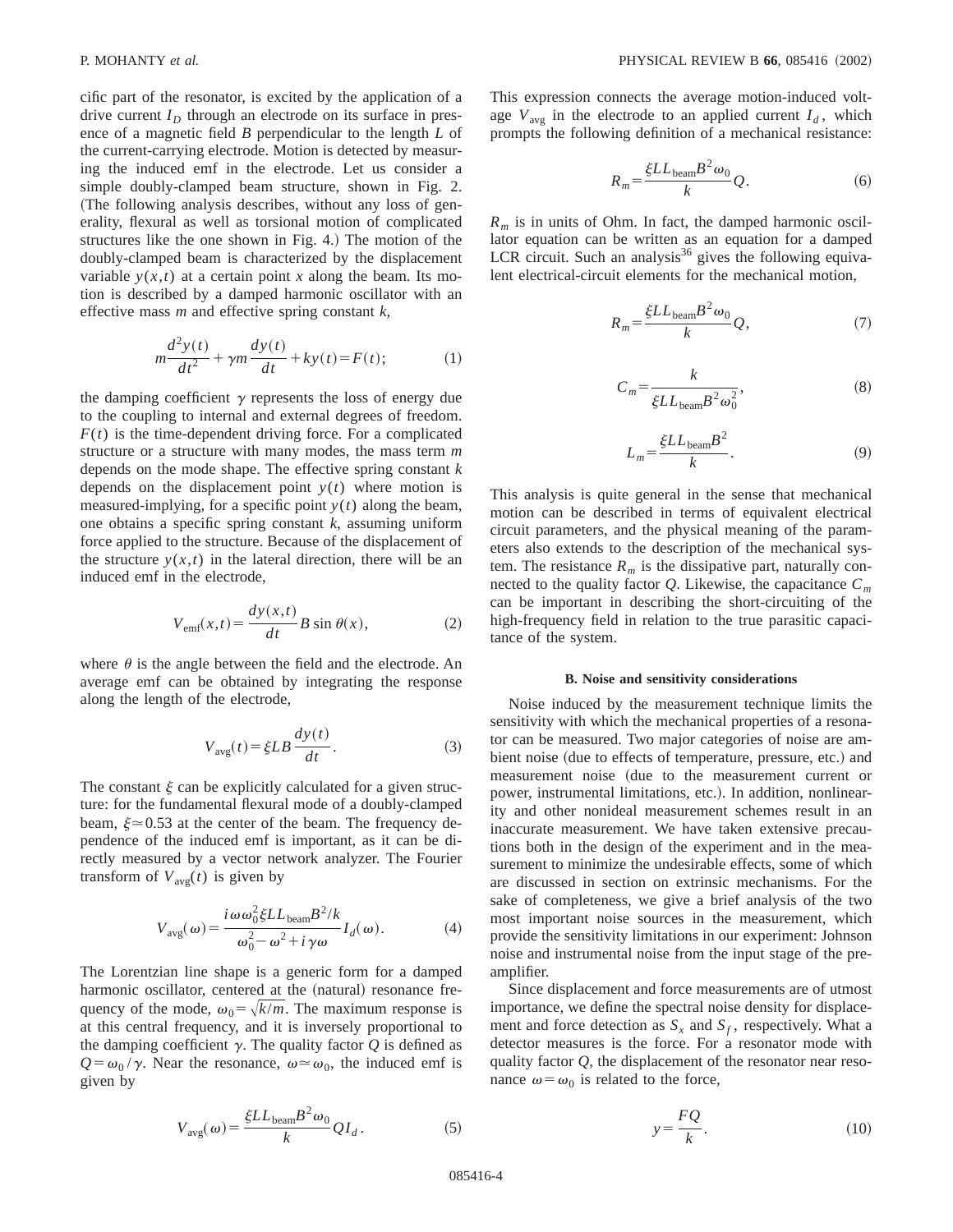The spectral noise density for force due to the thermal noise can be obtained from the fluctuation-dissipation relation applied to the damped harmonic oscillator systems. At high temperatures,  $k_B T \gg \hbar \omega_0$ , the spectral density has the form,

$$
S_F^{\text{Johnson}} = \sqrt{\frac{4k_B T k}{\xi Q \omega_0}} = \frac{LB}{R_m} \sqrt{4k_B T R_m}.
$$
 (11)

The parameter  $\sqrt{4k_BTR_m}$  is the spectral density for voltage noise with an effective resistance  $R_m$ . The mechanical resistance  $R_m$  for nanomechanical beams is typically between 0.05  $\Omega$  and 10  $\Omega$ . (We are using the range of values for typical samples, which are micron-long beams with natural frequencies in the range of MHz with a force constant of 1  $N/m$  in a magnetic field of 8 T.) The effective voltage noise density is  $\langle 0.2 \, nV/\sqrt{Hz}$  even at room temperature. At temperatures around 10 K, the thermal Johnson noise is much too small to effect the measurement. The dominant noise in the measurement arises due to the voltage noise of the input stage of the first preamplifier, connected to the electrode. The typical value of this noise density  $S_V^{\text{preamp}}$  is on the order of 1 nV/ $\sqrt{Hz}$ . The corresponding force noise is

$$
S_F^{\text{instrument}} = \frac{BL}{R_m} S_V^{\text{preamp}}.
$$
 (12)

The typical force noise density is  $\leq$  1 fN/ $\sqrt{Hz}$  at temperatures below 10 K.

#### **C. Temperature measurement**

The temperature of the resonator is the crystal temperature  $T_{crystal}$ , which is determined by the measurement of the electrode temperature  $T_{\text{electrode}}$ . The gold electrode is evaporated on top of the resonator, making it a resistance thermometer with the closest-possible thermal contact with the crystal. The difference between  $T_{crystal}$  and  $T_{electrode}$  is given by the Kapitza resistance between the two surfaces and the surface area of contact. From the magnetoresistance measurement of the electrode, we have determined the resonator temperature down to 60 mK. Above 4 K the difference between  $T_{crystal}$  and  $T_{electrode}$  due to the Kapitza resistance is  $\leq 1$  mK. We have estimated the temperature difference between the silicon (or GaAs) and gold surfaces with a Kapitza conductance  $\sigma_K$  of 20 wK<sup>-4</sup> m<sup>-2</sup> with an area *A* of  $\sim$  10  $\mu$ m<sup>2</sup>, and an input power *P* on the order of 20 fW. In this estimate we have used the relation,

$$
T_{\text{crystal}} \simeq \left(\frac{P}{\sigma_K A} + T_{\text{electrode}}^4\right)^{1/4}.\tag{13}
$$

#### **III. DATA**

Each normal mode is observed by sweeping the drive current through the resonance frequency and recording the induced emf. Quality factors and resonance frequencies are obtained by fitting a circuit model for the device to the resonance curve, which is nearly Lorentzian for low frequency modes  $[Eq. (4)]$ , as shown in Fig. 5. For the measurements described in this paper, the resonators are operated in the



FIG. 5. Measured response to an applied ac drive: (a) the induced emf generated in the gold electrode due to the motion, and (b) the corresponding phase.

linear regime where the motion (or the induced emf) is linearly proportional to the driving field.

In Fig. 6 we display the measured dissipation  $Q^{-1}$  in the first three modes between 6 and 90 K for a typical GaAs resonator with flexural and torsional modes. The trends observed in the temperature dependence are seen in all other samples to be discussed shortly. First, dissipation in the modes shows hysteresis; the temperature dependence traces vary slightly from up-sweeps to down-sweeps even though the overall trends are the same. The maximum difference between two temperature sweeps is found to be on the order of 10%. All other features of the traces are otherwise identical. Second, we observe a peak around 30 K in the mode A and B. The peak was absent in the lowest dissipation mode C. The high temperature part of the data (above 40 K) is described by a power law in temperature with a power of 1 or higher. Because of the small temperature range it is diffi-



FIG. 6. Typical temperature dependence of dissipation  $Q^{-1}$  for three normal modes of a resonator. The open circles represent the dissipation in mode A and the filled circles represent the same data on a different temperature sweep, suggesting hysteresis. In most of our GaAs samples a thermal activation peak is observed around 30 K, pronounced in the dissipation in mode B (diamonds). The solid line is a power law fit,  $T^{-1/4}$ , to the data in mode C (triangles). For low dissipation modes, as in mode C, the contribution from the thermal peak around 30 K is found to be less prominent.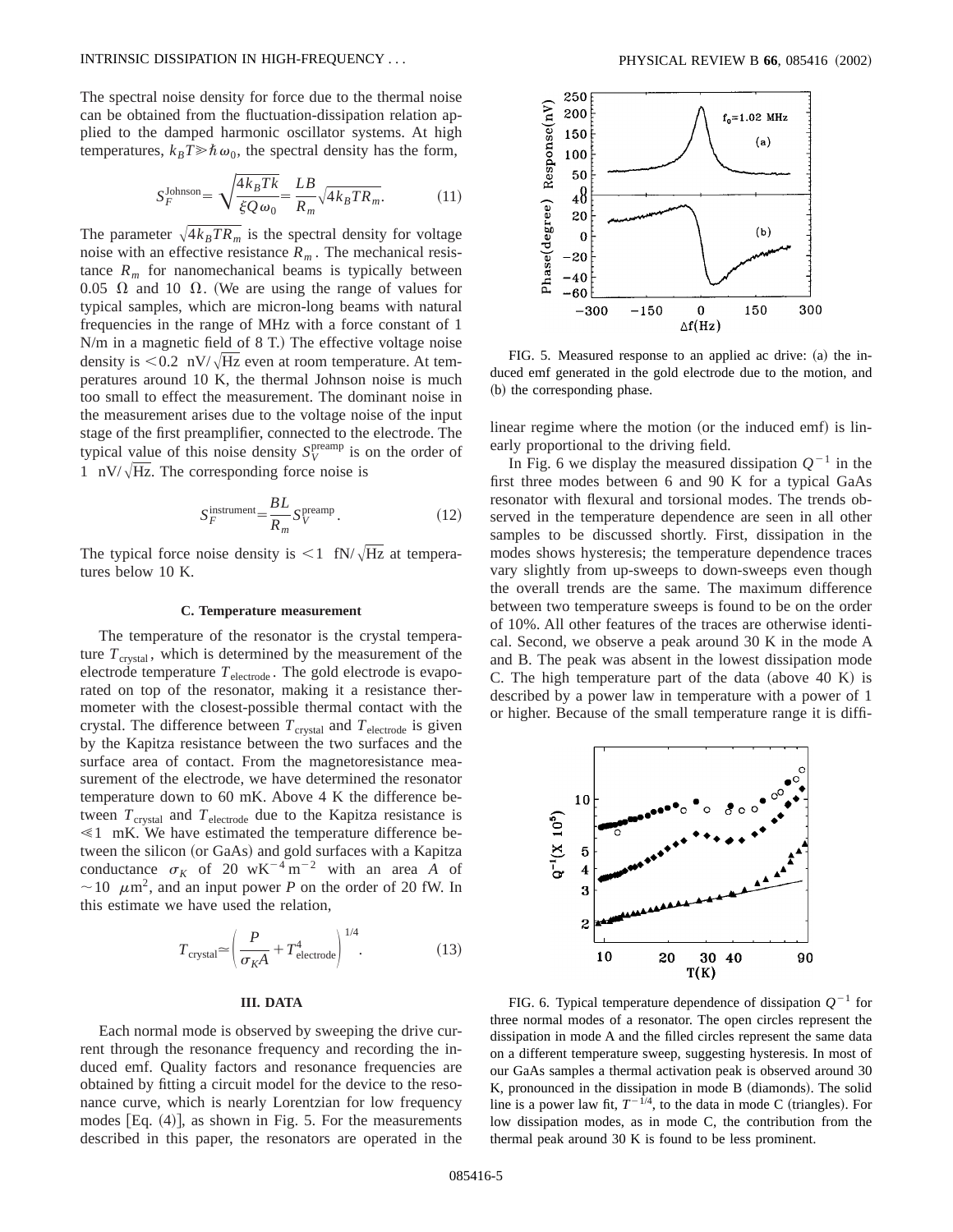

FIG. 7. Temperature dependence of dissipation  $Q^{-1}$  for the four normal modes of the resonator. The solid line is a fit to  $T^{-1/4}$ . In the bottom panel, the dashed lines are the power law dependencies,  $T^{1/2}$ and *T*, shown for comparison.

cult to assign the appropriate power. The low temperature part of the data, however, shows a weakly varying temperature dependence. Fitted to a power law, it is described by  $Q^{-1} \propto T^{-1/4}$ . The solid line in Fig. 7 is the fit to  $T^{-1/4}$  for the data in mode C. In modes A and B, a weakly temperature dependent background is observed as well.

To better understand the observed trends in this sample, we have studied a set of six GaAs resonators fabricated from the same wafer. Figure 7 displays the temperature dependence of dissipation in the four modes of one of the sample, representative of the set of six. The peak around 30 K and a weak temperature dependence at lower temperatures are observed in all the samples. The corresponding shift in the resonance frequency  $\delta f/f$ , is shown in Fig. 8. All the samples show the saturation of resonance frequency below 20 K. The data in Figs. 7 and 8 are taken at a field of 8 T. The temperature dependence measured at different fields are found to be the same, although at a fixed temperature  $Q^{-1}$ depends quadratically on magnetic field. The overall trend in temperature appears to be independent of magnetic field  $(Figs. 9$  and 10).

In addition, we also present data for two Si beams and one GaAs beam with resonance frequencies of 12.4 MHz, 4.7 MHz, and 13 MHz for comparison. The temperature dependence shown in Fig. 11 shows the same trend observed in our galium arsenide samples. Below 10 K the dissipation  $Q^{-1}$ saturates in all the three samples. The  $\Delta f/f$  data for these samples, shown in Fig. 11, display the saturation of resonance frequency below 20 K, consistent with the data for galium arsenide samples.

We find that both  $Q^{-1}$  and  $\delta f/f$  are hysteretic on thermal cycling. We have measured the temperature dependence of  $Q^{-1}$  and  $\delta f/f$  in up-sweeps (by increasing the temperature,



FIG. 8. Temperature dependence of the shift in resonance frequency in a semi-log scale. The high temperature part is fitted to a ln *T*-form. The low temperature part of the data clearly shows the saturation, starting at a temperature as high as 30 K.

starting at the lowest temperature), and down-sweeps. The values of  $Q^{-1}$  and  $\delta f/f$  obtained by an up-sweep and a down-sweep during initial thermal cycling are different. Figure 12 displays the difference in the dissipation and shift between an up-sweep and a down-sweep for the 12.4 MHz silicon beam. A peak is observed around 40 K in the difference of dissipation; there is a small peak at 40 K in the



FIG. 9. Magnetic field dependence of  $Q^{-1}$  in the four modes. The solid line is a fit to  $B<sup>2</sup>$  form.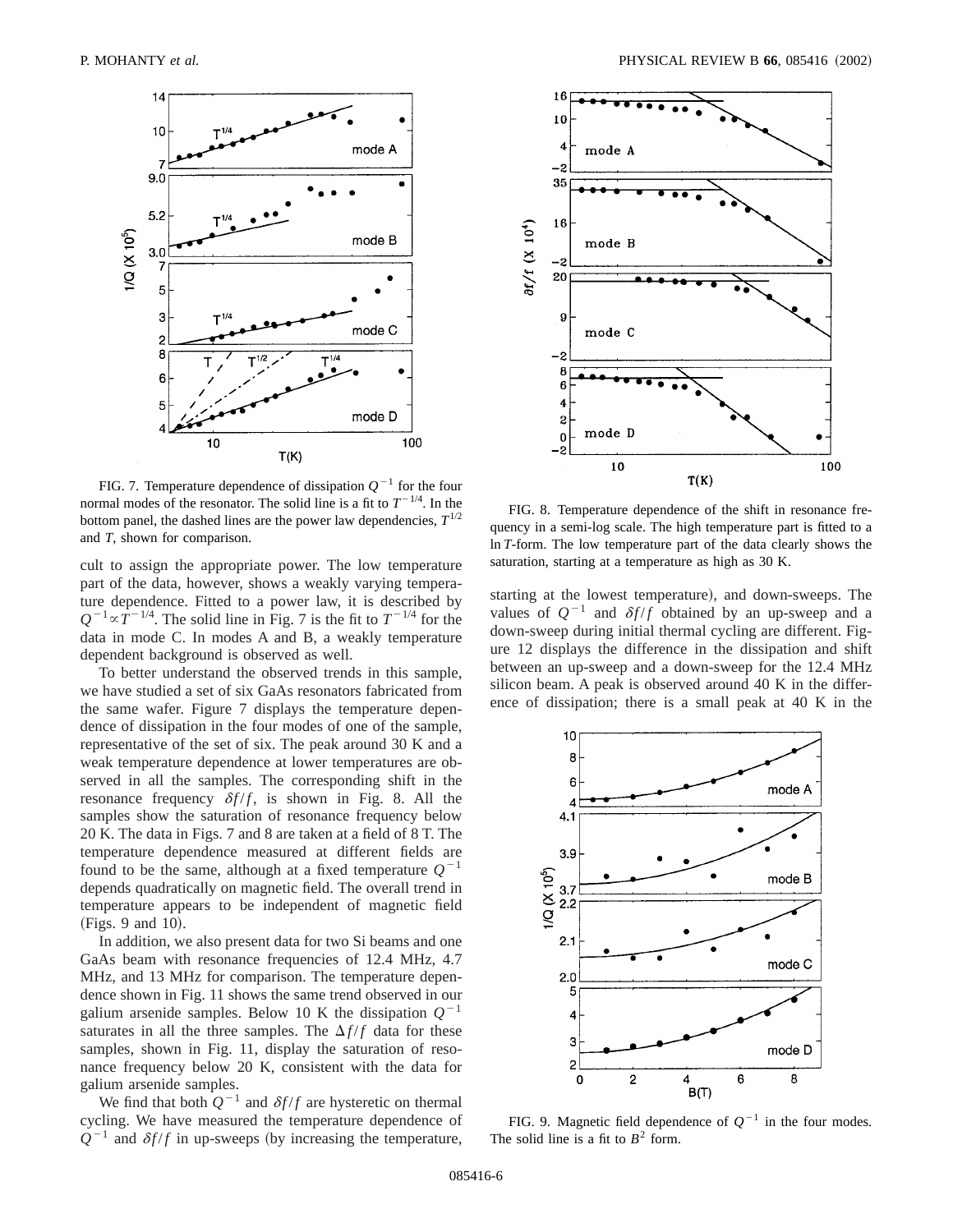

FIG. 10. Temperature dependence of dissipation  $Q^{-1}$  for three doubly-clamped beams.

dissipation data as well. The maximum change is observed to be on the order of 10%. It is important to note that the observed hysteresis is not due to a possible lag between the resonator temperature and the thermometer reading.

## **IV. EXTRINSIC MECHANISMS**

It is essential to verify that the observed dissipation in our mechanical systems is not due to various artifacts as discussed below in detail.

### **A. Clamping loss**

Loss due to clamping occurs because of the strain at the connection to the support structure. Our measured dissipation is not dominated by clamping loss for the following reasons: (a)  $Q^{-1}$  is clearly temperature and magnetic field dependent in every mode of every device measured, whereas clamping loss is expected to be both temperature and magnetic field independent;  $(b)$  Mode C or the decoupled mode of the two-element torsion resonator, shown in Fig. 4, is expected to be less prone to clamping loss since the strain in this mode is essentially localized in the torsion rods connecting the inner and outer elements. Except for the activation peaks, the temperature dependence of  $Q^{-1}$  and  $\Delta f/f$  for mode C and other modes are similar, which indicates that





FIG. 12. Hysteresis observed in the dissipation in a silicon beam with a resonance frequency of  $12.4 \text{ MHz}$ . (a) The difference in the dissipation between an up-sweep and a down-sweep shows distinct peaks, coinciding in temperature with the thermal activation peak. (b) The difference in the frequency shift between the two sweeps is displayed.

dissipation in all the modes is not dominated by clamping loss; (c) An experimental study of the size dependence of dissipation, in mode C, reveals that dissipation  $Q^{-1}$  increases linearly with the decreasing size of the inner rod, becoming independent of size once the rod width reaches a characteristic value of a micron. This would indicate the importance of the large surface-to-volume ratio in these submicron-sized resonators and the finite size effect becoming dominant. Such a dependence argues against the dominance of clamping loss.

## **B. Heating**

Temperature was measured by a standard carbon–glass resistance thermometer, and confirmed by the resistance change in the gold electrode on the surface of the device, serving as a secondary thermometer. However, this is not necessarily the device temperature because of finite—though extremely small—Kapitza resistance between GaAs and Au surfaces. However, the estimated temperature rise for a typical input power of a picowatt at the surface of the samples is  $\leq$  1 mK, negligible in our temperature range. We can safely neglect heating due to magnetomotive drive and mechanical dissipation, because all measurements are taken in the linear regime where the shape of the resonance curve is independent of the drive amplitude. There was no loss of thermal contact between the sample and the cryostat in the range of 6–100 K because of discernibly strong temperature dependence of  $Q^{-1}$ ,  $\delta f/f$ , and the resistance of the Au electrode.

# **C. Nonlinearity**

FIG. 11. Temperature dependence of  $\Delta f/f$  for the three doublyclamped beams shown in Fig. 10.

In our experiment, both  $Q$  and  $\Delta f/f$  are obtained in the linear regime, where the response is independent of the applied drive amplitude.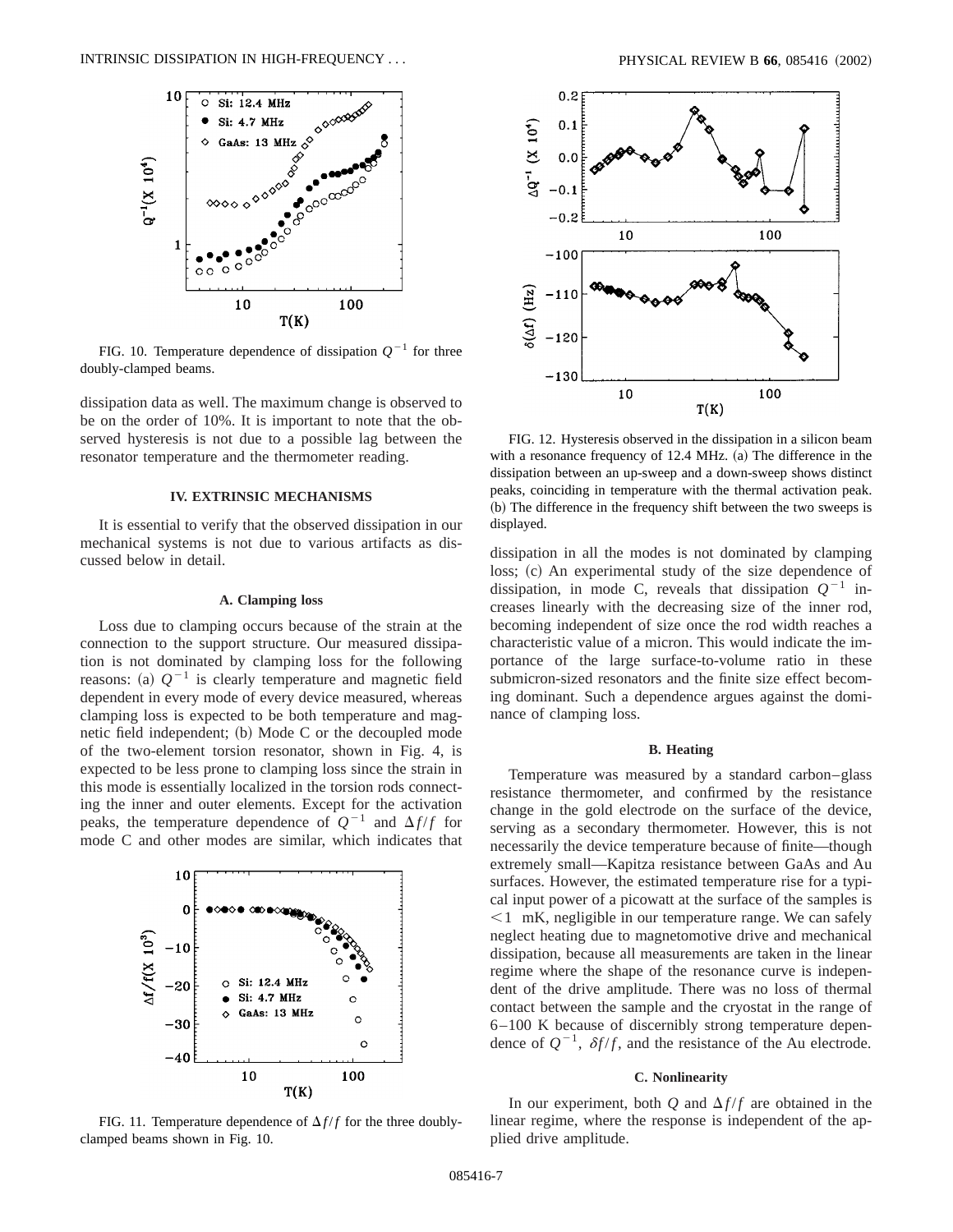

FIG. 13. Pressure dependence of dissipation  $Q^{-1}$ . There is no detectable change in *Q* up to an applied pressure of 100 mTorr of either  $He_3$  or  $He_4$ . Note that the pressure in our vacuum can is on the order of  $10^{-2}$  mTorr at room temperature, and four orders of magnitude smaller at 10 K.

### **D. Gas friction**

We have done detailed measurements and calculations of the dependence of  $Q^{-1}$  and  $\Delta f/f$  on the gas pressure inside the chamber. A representative data set from gas friction measurements on GaAs beams with  $1$  MHz $\leq f \leq 5$  MHz, which agree with similar measurements done on macroscopic resonators, is displayed in Fig. 13. The quality factor depends linearly on the pressure at the ideal gas limit. For higher pressures, the dissipation is dominated by the excitation of sound waves in the gaseous environment and depends less strongly on the pressure. The first regime and the crossover into the second regime are apparent in our data. Similarly, the resonance frequency is not affected in the ideal gas regime and shifts due to the mass loading of the viscous environment in the hydrodynamic regime.

It is evident from the data that the dissipation increase due to the gas,  $\Delta Q^{-1}$ , is insignificant for nano- and micromechanical resonators with  $Q<10<sup>5</sup>$  for pressures as high as 100 mTorr for most gases. A simple calculation shows that at a given pressure, the dissipation due to gas friction becomes smaller and smaller as the resonance frequency becomes larger. $37$  Therefore, high frequency resonators are less susceptible to gas friction than their low frequency counterparts.

#### **E. Anharmonic mode coupling**

Coupling between various resonator modes allows the loss of energy from a given mode into others, either irreversibly or on timescales short compared to the Poincare recurrence time. Anharmonicity is crucial to mode coupling, however, our measurements are all done in a linear regime with no detectable mode-coupling. This suggests that the observed dissipation is not due to mode coupling.

### **F. Thermoelastic loss**

A propagating acoustic wave causes expansion and contraction in an elastic solid, creating a local temperature field. The coupling of the strain field to this temperature field provides a relaxation mechanism where energy is lost from the acoustic mode irreversibly. (a) Though this thermoelastic relaxation is very important for flexural modes at high temperatures, below 100 K, the dissipation rate for micron-sized GaAs and Si resonators is found<sup>16</sup> to be more than three orders of magnitude less than our observed dissipation of  $Q^{-1}$  ~ 10<sup>-5</sup>-10<sup>-4</sup>. (b) Thermoelastic loss is expected to be absent for torsional modes  $B$  and  $C$ .  $(c)$  The observed nonmonotonic temperature dependence, shown in Figs. 7 and 10 cannot be explained by this mechanism which predicts a linear dependence on T, assuming a constant linear thermal expansion coefficient. (d) Thermoelastic loss is independent of magnetic field, whereas our observed dissipation in flexural modes is strongly magnetic field dependent as shown in Fig. 9. For all these reasons, we believe that thermoelastic loss is not relevant in explaining our data.

#### **G. Surface roughness**

There are two basic mechanisms of dissipation which occur due to surface roughness. (a) First, interaction between the acoustic mode with the surface waves, or the Raleigh waves, causes temperature dependent energy loss. However, the observed temperature dependence of  $Q^{-1}$  is much slower in our entire temperature range than the expected form of  $T<sup>4</sup>$ . (b) Rearrangement of the surface over a long time scale can also give rise to dissipation. We did not observe any structural rearrangements on time scales of days. At a fixed temperature, the resonance frequency of the resonator in any given mode is found to be unchanged, suggesting the lack of significance of any such rearrangement. Magnetic field dependence and various other trends argue against these mechanisms as well.

#### **H. Extrinsic noise**

We can also neglect the influence of the gold electrode in our analysis, for two reasons. First, mode C, in which strain is localized in a metal-free region, shows the same temperature dependence of dissipation as the modes for which the gold electrode is highly strained. Second, the relative resistance change in the Au electrode is measured with an accuracy of  $3 \times 10^{-4}$ , and its temperature dependence is the same as expected from electron–phonon scattering in this temperature range. The temperature dependence of the resistance is not compatible with  $Q^{-1}(T)$  and  $\delta f / f(T)$ . In addition, GaAs samples with intrinsically doped electrode of  $n + GaAs$  layer, with no external gold electrodes, also show similar behavior. This argues against any significant role played by the gold electrodes.

### **I. Dislocations**

Internal friction due to intrinsic dislocations $38$  is unlikely to be important in our structures. The usual features of the dislocation-induced internal friction are absent in our data.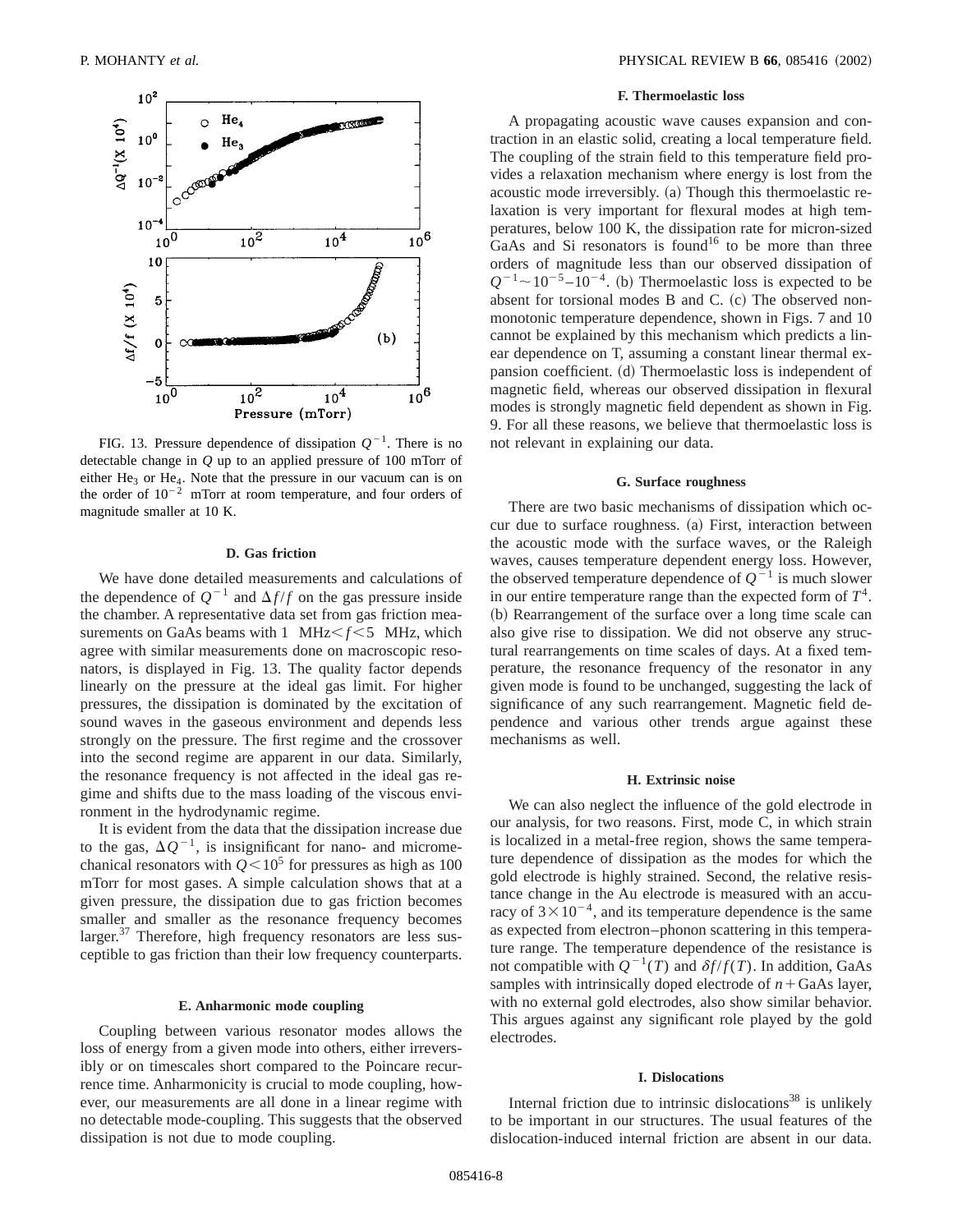For example, our measurements are linear, and  $Q^{-1}$  is independent of the drive amplitude. The shifting of the  $Q^{-1}(T)$ trace (anticipated from the depinning of the dislocation) is not observed when the resonator is driven into the nonlinear regime.  $Q^{-1}$  is magnetic field dependent. In addition, it is unlikely that all the samples studied would have the same density of dislocations in the relevant submicron regime (the inner rod) where strain is localized. At still higher amplitude, no breakaway (of expected kinked dislocations) is observed.

## **J. Other material-dependent phenomena**

The temperature dependence of the material properties such as thermal expansion also cannot explain the temperature dependence of  $\delta f/f$  and  $Q^{-1}$ . Our estimate for GaAs shows that the temperature dependence of these material properties results in a contribution too small to explain the observed behavior.

It is clear that the observed trends in the temperature and magnetic field dependence of the dissipation  $Q^{-1}$  and the shift in the resonance frequency  $\Delta f/f$  are not due to any of the artifacts considered in this section. In the following section we argue that the internal defects in the single crystal resonators contribute dominantly to the observed dissipation.

## **V. INTERNAL DEFECTS,** *D* **–***x* **CENTERS AND TWO-LEVEL SYSTEMS**

We believe that the observed dissipation in our samples is dominated by the interaction of the resonant acoustic mode with localized defects. Metastable defects on the surface or in the bulk can arise from a variety of reasons:  $(a)$  contamination, resulting mainly in water, hydrocarbon and oxide molecules; (b) intrinsic impurity atoms in the bond structure, such as silicon atom in galium arsenide crystals; and  $(c)$  dangling or broken bonds on the surface due to the obvious termination of the crystal structure on the surface. There are two contributions to the change in the energy in the energy landscape (energy vs position of the metastable atom): elastic energy and electronic energy.

If the second type of impurities are electronic in naturemeaning, they contribute to a shift of the donor (or acceptor) levels in the Fermi-energy diagram, then they are known as  $D-x$  centers. The existence of bistable substitutional defects even in very high quality GaAs, commonly called *D* –*x* centers, has been known for decades. $39$  The internal defects dominating dissipation in our samples are likely to be foreign atoms substituting gallium or arsenic atoms in the crystal structure.

For the following reasons we believe that the internal defects dominate the observed dissipation. (a) General trends in our data can be explained by a dissipation mechanism due to internal defects. For example, the thermal activation peak around 30 K would indicate defect motion between two metastable states separated by a thermal barrier with energy of 30 K.  $(b)$  The quadratic dependence on the magnetic field would indicate the presence of charged defects or electronic donor impurities. Depending on the population of these defects, the field dependence can be stronger or weaker.  $(c)$  An

estimation of defect concentration in our samples is consistent with the known impurity concentration of the starting materials. (d) Various electronic impurities with the energy scales of 10 K–70 K are known to exist in abundance in GaAs and Si systems. (e) The resonance frequency and dissipation are hysteretic, suggesting the existence of multiple equilibrium configurations for these metastable defects.  $(f)$ The linear dependence of dissipation on the size is suggestive of the fact that most of the defects reside on the surface for smaller systems with large surface-to-volume ratio. This would explain the observed linear size dependence of the quality factor.

Donor-related defect centers have been known to exist in semiconductors such as galium arsenide and other III–V compounds. There is a host of point defects in such structures, which occur either due to local lattice distortion and vacancies or due to substitutional impurities. Such defects are responsible for bistable behavior in heterostructures. With respect to electronic transport, the presence of these defects reduce conductivity and induce various instabilities which are observable in electronic conductivity or photoconductivity measurements.<sup>40</sup>

A simple local distortion of the lattice potential corresponds to a complex modification of the microscopic energy landscape, resulting in an enormously complicated phenomenology, including the modification of electrical, thermal and acoustic conductivity. For the purpose of understanding dissipation of acoustic waves by defects we shall limit ourselves to low energy excitations of the shallow defects and not be concerned with various deep level defects because of energy considerations. The first kind of impurities are the so-called  $D-x$  centers, " $D$ " pertaining to a donor atom coupled with an unknown defect ''*x*.'' In GaAs the unknown atom comes from various species such as Si, Ge, Sn, S, Te, and Se. The local potential energy curves depend crucially on the type of the impurity as suggested by a vast body of work done on the detection of the type of impurities in GaAs. Some of the impurity atoms such as oxygen have electronic charge associated with them. For GaAs crystal there are metastable *D* –  $\chi$  centers<sup>41</sup> coming from electronic impurity states near the conduction band giving a donor level. For  $Al_xGa_{1-x}As$  for  $x \le 0.22$ , there is a shallow delocalized level from a substitutional site at 7 meV $\simeq$ 70 K. In SiO<sub>2</sub> there are acceptor levels at energies higher than 0.1 K and donor levels at energies  $>10$  K.

A very important aspect of most low-energy point defects in GaAs is bistability. Bistability gives rise to unusual phenomena such as persistent photoconductivity, confirmed in many experiments. The experimental observations are accurately described by a microscopic model of bistability as a tilted double-well potential for the defects in configuration coordinates. The energetics and various symmetry properties, specifically in GaAs, have been extensively studied.

Acoustic dissipation due to the defects<sup>42,43</sup> can be described in terms of phonon capture from the acoustic field either by single-phonon or multiphonon processes. Phonon capture allows transition between two configurational minima. Without any loss of generality, we constrain the language to the transition of a particle such as an impurity atom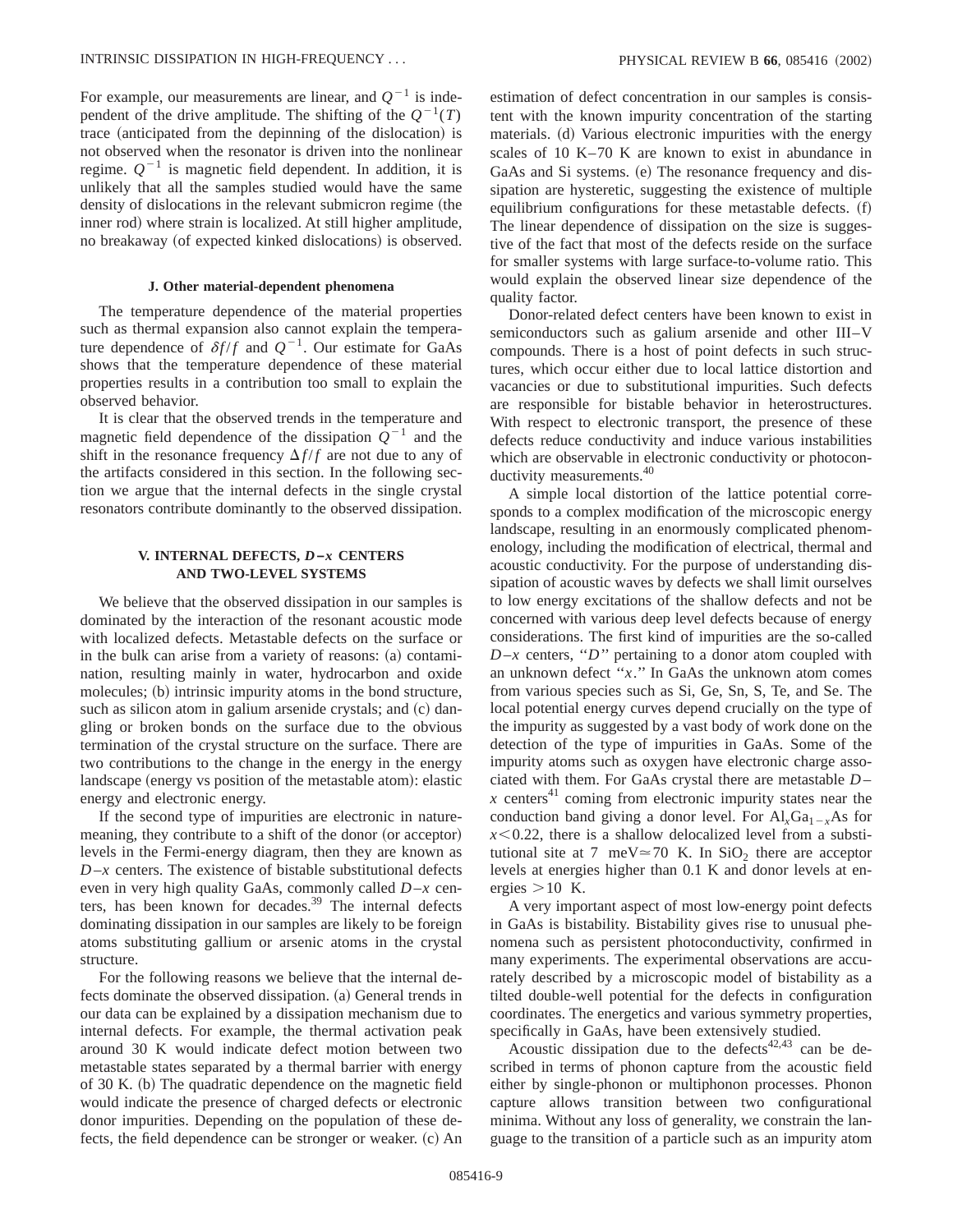from one minimum to another separated by a distance *d*. The Hamiltonian of this two-level system in the energy eigenbasis is given by

$$
H_0 = \frac{1}{2} \begin{bmatrix} E & 0 \\ 0 & -E \end{bmatrix} . \tag{14}
$$

The effect of a strain *u* induced by an elastic wave is to induce a perturbation to the Hamiltonian,

$$
H = H_0 + H_1 = \frac{1}{2} \begin{bmatrix} E & 0 \\ 0 & -E \end{bmatrix} + \frac{1}{2} \begin{bmatrix} D & 2M \\ 2M & -D \end{bmatrix} u,
$$
 (15)

where the deformation potential is given by  $D \approx 2 \gamma \delta/E$ , and the off-diagonal element  $M \approx -\gamma \Delta_0 / E$  describes the coupling between the two states.  $\gamma$  is the coupling constant which relates the change in the asymmetry energy to the local elastic strain tensor  $\delta \Delta = 2 \gamma \delta u_{ik}$ .

At low temperatures relaxation is dominated by onephonon processes, described by the transition from an initial state of the combined system  $|\Psi_+;0\rangle$  (TLS in upper state, no phonon in the field) to a final state  $|\Psi_{-};k,\alpha\rangle$  (TLS in lower state, a phonon of wave vector  $k$  and polarization  $\alpha$ ). The relevant matrix element is given by

$$
\langle \Psi_-; k, j | H_1 | \Psi_+; 0 \rangle = \sqrt{\frac{k}{2\rho v_j}} \gamma_j \frac{\Delta_0}{E};\tag{16}
$$

 $\rho$  is the mass density of the sample;  $v_j$  is the sound velocity.

Due to the coupling between TLS and the elastic field, the TLS causes dispersion and absorption of the acoustic wave. The linear response of the TLS to the elastic strain induced by the acoustic field can be described by a susceptibility function  $\xi(\omega)$ . The sound dispersion and absorption are given by

$$
\delta v(\omega) = (1/2\rho v) \text{Re}(\xi(\omega));
$$
  

$$
l^{-1}(\omega) = -(\omega/\rho v^3) \text{Im}(\xi(\omega)).
$$
 (17)

These two quantities are related to the resonance frequency and the quality factor measured in experiments,

$$
f^{\alpha}v; \quad Q^{-1} = l^{-1}v/\omega, \tag{18}
$$

where  $l(\omega)$  is the phonon mean free path.

A wide distribution of asymmetry energies for the similar donor impurity atoms is possible even in a single crystal if the surface to volume ratio of the resonator is large. Since most of the defects are on the surface, the wide distribution is due to the disorder arising from surface roughness. The total contribution to the susceptibility  $\xi(\omega)$  is obtained by integrating the contribution of a single two-level system  $\xi(\omega)$ over the distribution. Dynamics of the TLS are governed by the Bloch equations, and they describe the following two distinct physical scenarios: resonant and relaxation processes.

(i) The resonant interaction between an acoustic phonon and the TLS results in the absorption of the phonon from the acoustic mode with energy  $E=\hbar\omega$ . If the upper level is occupied, then the TLS resonantly absorbs the phonon from the acoustic mode, which results in the stimulated emission of two phonons. Since, in the 1 MHz range  $E \approx 40 \mu K$ , all the states are equally populated in the range 6–100 K.

(ii) The relaxation process is caused by the modulation of the asymmetry energy  $\delta\Delta$ . The acoustic wave, or the strain field, disturbs the thermal equilibrium of the ensemble of the TLS by driving it into a nonequilibrium state. This nonequilibrium state then relaxes to a new equilibrium state with a relaxation rate  $1/\tau$ , through interaction with the phonon bath, or with electrons. Relaxation absorption attains a maximum when the frequency of the acoustic wave is  $\omega = 1/\tau$ .

### **VI. DISSIPATION DUE TO TWO-LEVEL SYSTEMS**

Before discussing the results of a theory of the dissipation due to the TLS and comparing with experimental results, let us briefly outline the two main motivations for such an analysis. First, (a) for both GaAs and Si, existence of impurity bands in the range of 10–70 K is known. This is further corroborated in our experimental data by activation peaks in dissipation,  $Q^{-1}$ , in this temperature range. Second, (b) The use of such a model arrives at an impurity concentration level on the order of  $10^{-14}$  cm<sup>-3</sup>, significantly less than the impurity concentration of the starting material.

At a given energy the single-phonon relaxation rate can be found by the use of Fermi's Golden Rule. From the matrix element in Eq.  $(3)$ ,

$$
\frac{1}{\tau_p} = \left(\frac{\gamma_l^2}{v_l^5} + 2\frac{\gamma_l^2}{v_l^5}\right) \frac{\Delta_0^2 E}{2\pi \rho \hbar^4} \coth\left(\frac{E}{2k_B T}\right). \tag{19}
$$

Assuming the width of the upper level to be  $\tau_0^{-1}$ , the quality factor is found to be

$$
Q^{-1} = \frac{\overline{P}\gamma^2}{\rho v^2} \frac{\omega \tau_0}{4E} \frac{1}{\omega^2 + (k_B T/4E^2)^2 \tau_0^2}, \quad k_B T \gg E; \quad (20)
$$

$$
=\frac{2}{\rho v^2}\frac{\omega\tau_0}{\omega^2+\tau_0^2}\frac{1}{k_BT}e^{-2E/k_BT},\quad k_BT\ll E.\tag{21}
$$

The shift in the resonance frequency is found to be

$$
\frac{\delta f}{f} = \bar{P} \frac{\gamma^2}{2\rho v^2} \frac{1}{2k_B T} + \frac{1}{2k_B T} \frac{(k_B T \tau_0 / 2E)^2}{\omega^2 + (k_B T \tau_0 / 2E)^2}, \quad k_B T \gg E;
$$
\n(22)

$$
=\frac{\bar{P}\gamma^2}{2\rho v^2}\frac{1}{E}, \quad k_B T \ll E. \tag{23}
$$

The above results are expressed in Table I in a further simplified form. Dissipation  $Q^{-1}$  is expected to decrease approximately as  $T^{-2}$  at high temperatures with increasing temperature. At low temperature, it is expected to decrease with decreasing temperature as  $T^{-1}e^{-2E/\bar{k}_B T}$ . The frequency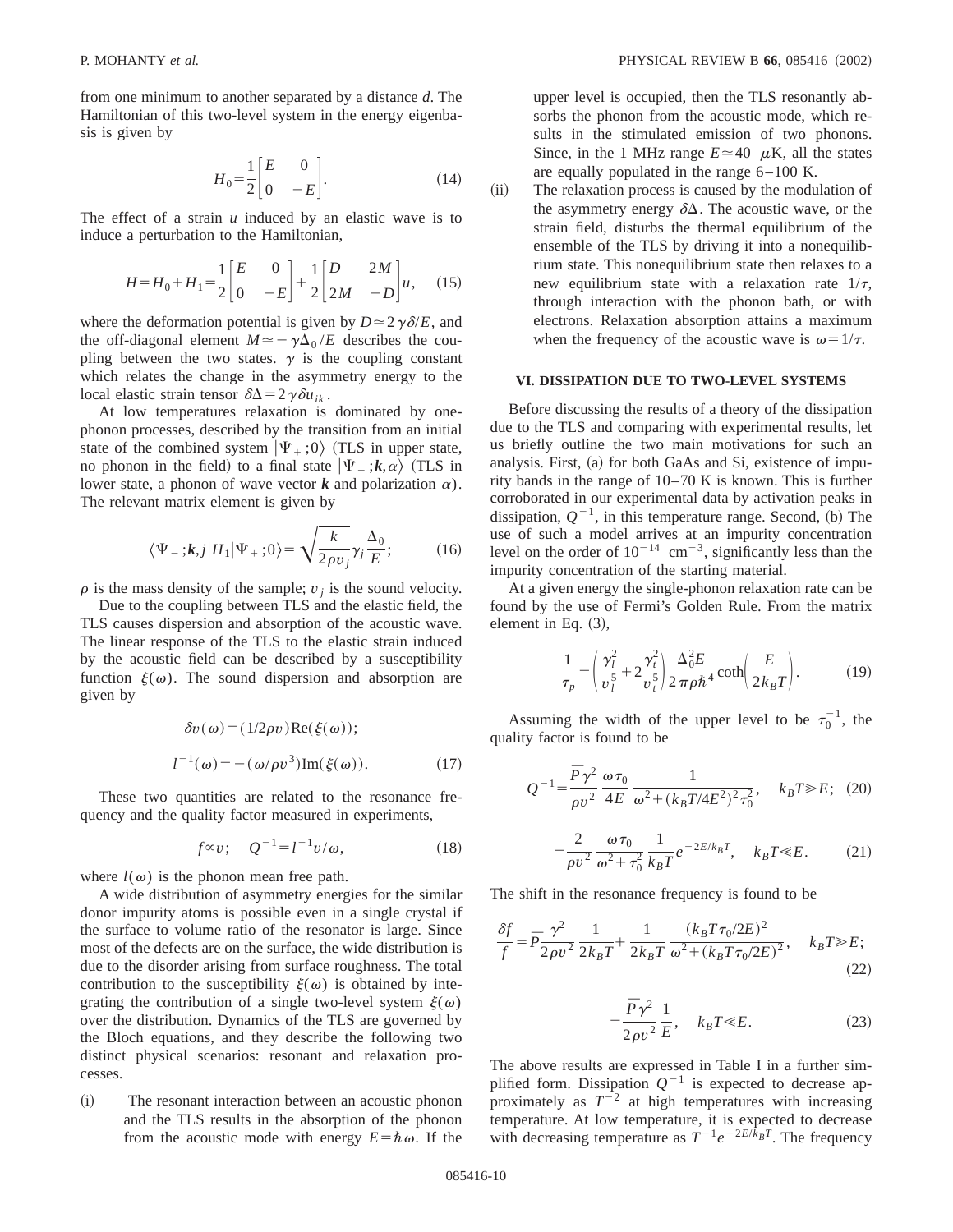TABLE I.  $\delta f/f$  and  $Q^{-1}$  from the linear response of a TLS with energy *E*.  $a = n \gamma_0^2 / \rho v^2$ ,  $c = 2a \omega \gamma_0 / (\omega_0^2 + \gamma_0^2)$ , and  $d = \omega / k_B^2 \gamma_0$ . The TLS energy is assumed to be much larger than  $\hbar \omega$ .

| Property     | $E \gg k_B T$        | $E \ll k_B T$ |
|--------------|----------------------|---------------|
| $\Delta f/f$ | a/E                  | $a/2k_BT$     |
| $Q^{-1}$     | $ce^{-2E/k_BT}/k_BT$ | $dT^{-2}$     |

shift however is described by a tanh form, reaching a constant at low temperatures. At high temperatures,  $\delta f / f$  goes as  $T^{-1}$ .

If there is a spread in  $\Delta$ , then the quality factor is obtained by integrating over the spread  $f(\Delta)$  in  $\Delta$ , assumed here to be a Gaussian,

$$
Q^{-1} = \frac{\gamma^2}{\rho v^2 k_B T} \frac{1}{\omega} \int_0^\infty \frac{\Delta^2}{E^2} \operatorname{sech}^2 \frac{E}{2k_B T} \frac{1}{\tau_p} f(\Delta) d\Delta. \quad (24)
$$

This roughly generates a linear dependence,  $Q^{-1} \propto T$ . At higher temperatures,  $\omega \tau_p < 1$ , and  $Q^{-1}$  decreases slowly with temperature, giving a plateau. The results of a linear response theory for the acoustic dissipation are given in Table I. The frequency shift,  $\Delta f/f$  is described by the function tanh( $E/2k_BT$ ), which at low temperatures produces a saturation. Similarly, the functional form for  $Q^{-1}$  at high temperatures is described by  $T^{-2}$ , and at low temperatures by  $e^{-2E/k_BT}/T$ , an almost exponentially decreasing  $Q^{-1}$  with decreasing temperature. There is a plateau or a maximum at intermediate temperatures.

The frequency shift data for all our samples can be fit extremely well to the tanh form, which could explain the saturation of frequency shift at low temperatures. In the dissipation data, first of all, a peak in  $Q^{-1}$  is observed in the range of 20–50 K, suggesting the dominant energy of the defect. This is in accordance with the known shallow delocalized level from a substitutional site with an energy on the order of 60 K, for aluminum impurities in GaAs, with concentration  $x \le 0.22$  in Al<sub>x</sub>Ga<sub>1-x</sub>As. SiO<sub>2</sub> has acceptor levels at temperatures of  $\geq 10$  K. The temperature at which the dissipation peak is observed is consistent with previous electronic studies. The high temperature data above 60 K is not explained well in this model, though phonon scattering mechanism may be important in this regime. The explanation of the  $B<sup>2</sup>$  dependence carries over from the last section, implying that some of the TLS are charged. This is consistent with the fact that in GaAs and Si donor impurity atoms are known to exist in our experimental range of temperature. The only glaring aspect of our data, both in GaAs and Si structures, which cannot be explained in this model is the low temperature part of dissipation, notably the apparent saturation of  $Q^{-1}$ .

#### **VII. DISCUSSION**

## **A. Finite-size dependence**

Perhaps the most intriguing question in the problem of dissipation is why it increases, approximately, linearly with decreasing size. In recent experiments where the relevant size of the resonator was changed in a controlled way, an additional aspect of the size dependence is noted, that is, the inverse dissipation (quality factor) first increases with increasing size, then it becomes independent beyond a critical size scale. This behavior is pronounced in the experimental observation of Parpia and coworkers in silicon beams,<sup>13</sup> and Harrington and  $co$ -workers<sup>19</sup> in GaAs resonators.

The observed size dependence could arise, microscopically speaking, from the mechanism of dissipation due to internal defects. Let us consider a structure with *N* number of defects contributing to dissipation. (We assume that strain is either globally distributed or the number *N* corresponds to the volume where strain is localized.) If the size of the system is really large, then one can define a density  $\rho$  in the statistical sense,

$$
\rho_V = \lim_{V \to \infty, N \to \infty} \frac{N}{V}.
$$
\n(25)

For small structures, however, this is not true as the thermodynamic limit is not achieved, and the surface contribution becomes important, and, sometimes, even dominant,

$$
N \approx \rho_S S + \rho_V V,
$$
  
\n
$$
\frac{N}{V} = \rho_S \frac{S}{V} + \rho_V.
$$
 (26)

Here,  $\rho_S$  signifies the number of defects per unit area, and *S*/*V* denotes the surface to volume area. In the large volume limit, one indeed obtains the bulk distribution. In the opposite limit of large *S*/*V* ratio, the number of defects increases linearly with *S*/*V*. If one assumes that the internal defects or TLS are not correlated, then the total dissipation  $(Q^{-1})$  is proportional to the concentration. As a function of the *S*/*V* ratio,

$$
Q^{-1} \propto \frac{S}{V} \sim \frac{1}{\text{relevant dimension}}.\tag{27}
$$

This would explain the typical trend observed in recent experiments. Physically,  $\rho_S$  could represent a variety of surface-related defect mechanisms. These could be contaminant atoms or molecules, dangling bonds on the surface, impurity atoms or molecules which are part of the crystal structure of the starting material—all metastable with timedependent motion on a time scale on the order of the inverse frequency of the structure.

As the size of the system increases, the concentration and hence the dissipation approaches the bulk value. As a function of the size, dissipation first increases linearly, and then it saturates beyond a critical size. Such a saturation has been observed in the experiments of Harrington and co-workers.19 Note that this explanation is consistent with the dependences on other parameters such as the magnetic field and temperature.

Now we consider a subtle point regarding the experimental data of dissipation as a function of length of a series of straight beams, shown in Fig. 3. A proper study of the size dependence requires the measurement of dissipation as a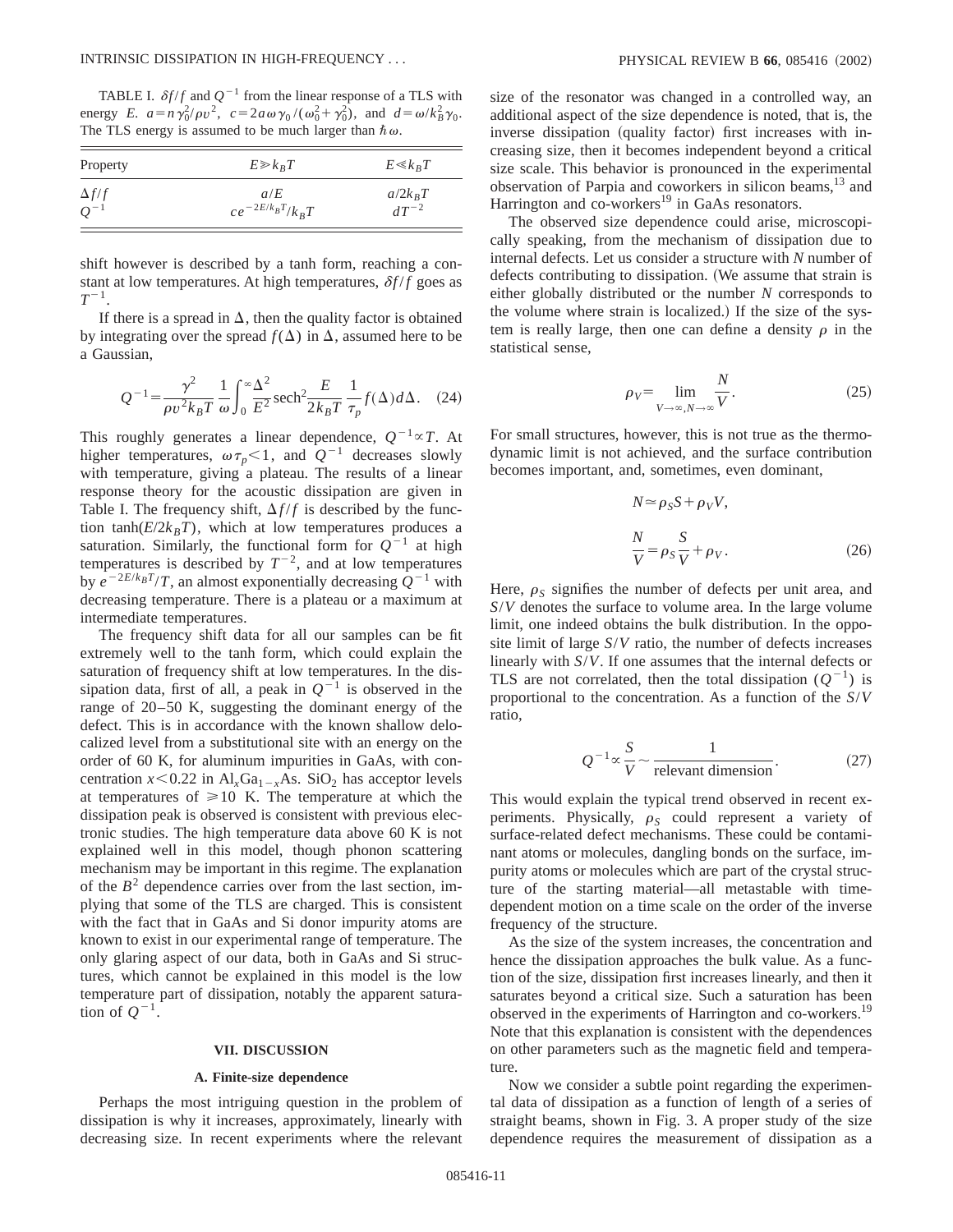function of the appropriate system size. In case of beams with varying lengths it is difficult to disentangle the intrinsic dissipation from extrinsic mechanisms such as clamping loss and thermoelastic loss. The specific geometry of beam structure makes it difficult to discern these two mechanisms in the absence of measurements of temperature or magnetic field dependence. Thermoelastic loss occurs in flexural motion when there is a volume change during the expansion or contraction of the beam, and the length dependence in this mechanism is found to be linear.<sup>16</sup> We conjecture that the linear dependence shown in Fig. 3 is perhaps due to thermoelastic loss. However, a proper study should involve torsional motion where there is no thermoelastic loss due to the lack of volume change during motion. Our concentration in this paper is therefore on structures like the one shown in Fig. 4.

#### **B. Surface, surface-aggregated defects, and TLS**

Recent experiments including ours indicate the dominant role of the surface in ultrasmall resonators. Even though in many papers the relevance of surface has been emphasized, no further microscopic understanding of the effect has been done. Here we point out a general misconception that surface roughness gives rise to enhanced dissipation. A *static* rough surface will not give rise to dissipation, because dissipation or energy loss occurs only due to a time-dependent potential. To be specific, the rate of energy loss in the standard framework of Fermi's Golden Rule is determined by the matrix element of the time-dependent scattering potential. A timedependent potential is formed either by a dangling bond, defects or impurity atoms moving back and forth between two metastable positions either inside the structure or on the surface, and contaminant atoms or molecules on the surface with an appropriate time dependence, among other possibilities. The lowest energy excitation of all of these can be modeled as a two-level system.

Annealing experiments have revealed that contaminations result in a variety of surface-aggregated metastable foreign molecules, including water, hydrocarbon and oxide molecules. At low energies, the motion of loosely-connected molecules can be modeled as a two-level system, if one considers the lowest-energy metastable state, and the next energy-level metastable state. These molecules can be removed by annealing at very high temperatures.

A different kind of internal defects can also be located on the surface. These are the inherent bulk defects, where a foreign atom replaces a host atom in the bond structure, for example, aluminum replacing a silicon atom in a silicon crystal. However, if the structure size is made smaller and surface-to-volume ratio is made larger, then these bulk defects lie on the surface—they can be called surface defects. Should that be the case, then the dependence of dissipation on size will first increase linearly, and then saturate at large sizes where the number of bulk defects inside the structure dominates over the number of bulk defects on the surface. This saturation effect differentiates between the two surfaceaggregated effect; contamination and replacement of host atom by a foreign atom or molecule in the bond structure.

We consider the former as an experimental artifact, and the latter dominates and still gives a size dependence after the high-temperature heat treatment or anneling of the surface.

## **C. Temperature dependence**

Both  $Q^{-1}$  and  $\delta f/f$  in most of the samples displayed a weak temperature dependence at the low temperature part of the data. The high temperature part of the data as well as the thermal activation peaks could be explained on the basis of thermal transition of internal defects among the metastable positions. Dissipation decreases with decreasing temperature as the thermal population of the higher levels of the defects is reduced. The peak at around 30 K corresponds to a maximum in the distribution of barrier energies. GaAs and Si samples are known to have slow fluctuators in the relevant temperature range.

The weak temperature dependence can also be understood with the assumption of noninteracting two-level systems. The thermodynamic arguments are not contained within the framework of the single TLS model described up to this point. In the next section we detail our arguments leading to the explanation of the weak temperature dependence or the saturation.

### **D. Magnetic field dependence**

The quadratic dependence of  $Q^{-1}$  on magnetic field could be understood assuming that some or most of the defects or TLS are charged. The donor impurity atoms naturally carry an electronic charge in GaAs or Si. The motion of a charged atom with charge *q* is inhibited in presence of a magnetic field *B*, since the effective momentum scattering rate is modified;  $1/\tau_m \rightarrow 1/\tau_m - i\omega_c$ , where  $\omega_c = qB/m$  is the cyclotron frequency of the charged atom. The scattering cross section increases by a factor  $(1+(\omega_c \tau_m)^2)$ . This effectively gives a quadratic dependence for dissipation,

$$
Q^{-1}(B) = Q^{-1}(B=0)(1 + (q\tau_m/m)^2 B^2). \tag{28}
$$

From the coefficient of the quadratic term, it is possible to deduce the momentum scattering rate. For a typical impurity atom like aluminum with a single electronic charge, the scattering time is on the order of tens of nanoseconds. A much more tenable explanation of the  $B<sup>2</sup>$  dependence is based on thermodynamic arguments of entropy and symmetry that in the leading order charged TLS or dipoles would yield a quadratic dependence of dissipation.<sup>44,45</sup>

#### **E. Hysteresis and aging**

A typical concentration of impurities in the starting material (GaAs) is on the order of  $10^{16}$ /cm<sup>3</sup>. This translates into typically  $10^2 - 10^3$  for a typical micron-sized resonator considered in this paper. Each impurity or defect atom may have many metastable positions. On different cooldowns, the impurity atom relazes to any of these metastable states. Thus under thermal cycling a large number of macroscopic states for the ensemble of impurity atoms is possible, corresponding to the various microscopic states for the individual atoms. If the number of these atoms is extremely small, such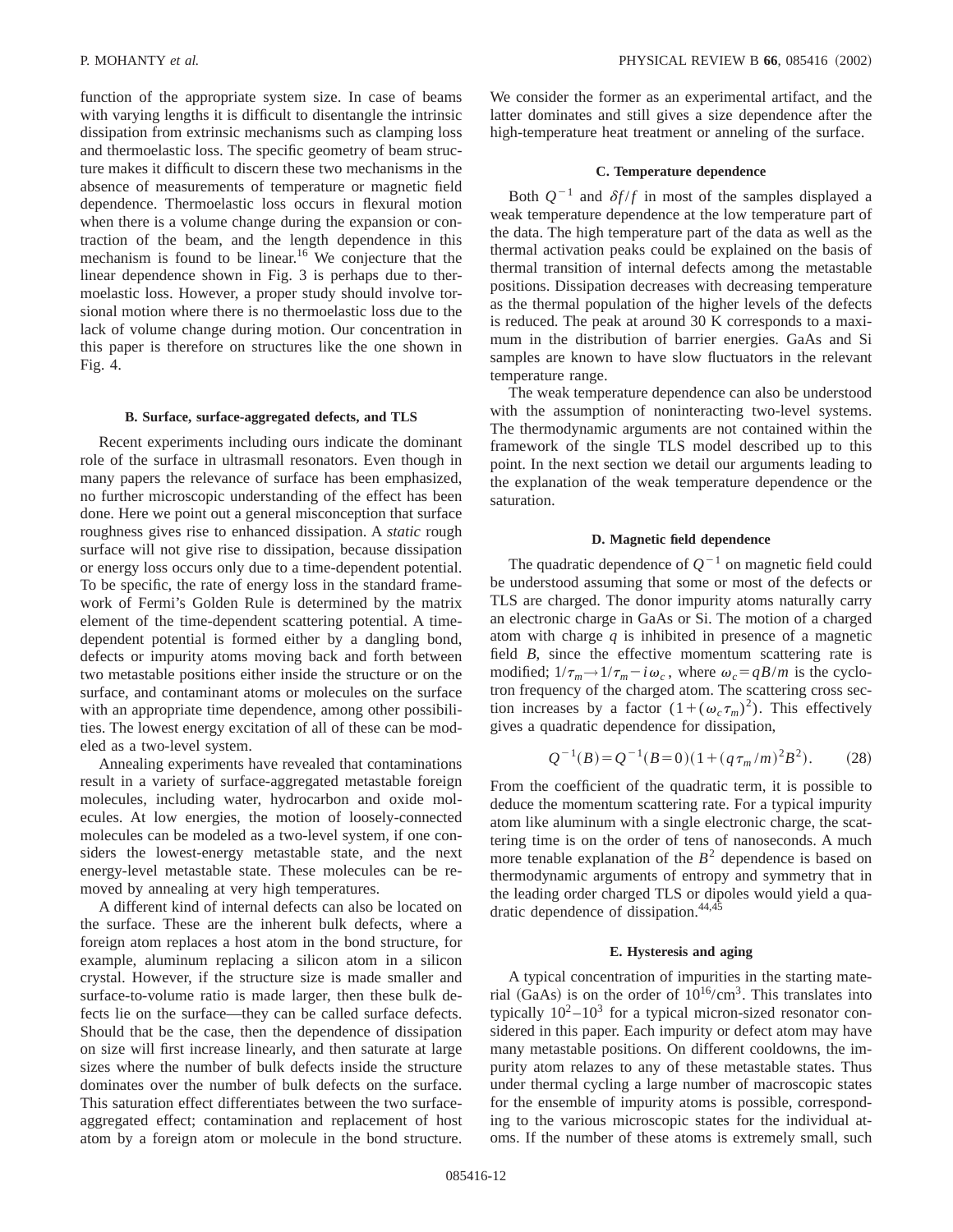as the case in our samples, then statistical averaging over the macrostates is not entirely possible. The fluctuation around the mean state can be large and detectable as hysteresis (see Fig. 12). The fluctuation between a typical up sweep and down sweep is on the order of  $10^{-4}$ . For a typical number of  $10<sup>4</sup>$  impurity atoms, this corresponds to a fluctuation on the order of one atom. These fluctuations grow with increasing temperature as shown in Fig. 12.

Some of the two-level atoms have metastable states with extremely long lifetimes on the order of days, which makes the approach to the equilibrium configuration rather slow. Experimentally, such a slow approach manifests as aging. Hints of aging with thermal cycling and time have been observed in our experiments. Furthermore, this aging process leading to a near-equilibrium condition rather than an equilibrium one for the ensemble of TLS may also give rise to the saturation of dissipation as described in the next section.

#### **VIII. NOTA BENE**

In spite of all the qualitative agreement, the apparent saturation of  $Q^{-1}$  and  $\delta f/f$  is difficult to understand. Here we make a heuristic argument to explain the lack of temperature dependence. First, the ensemble of defects or the pseudospin states have a large degeneracy as it is possible for the pseudo-spins to rearrange in many different configurations with the same total energy. This is true even for the lowest energy state or the ground state of the ensemble. The configurational entropy arising due to the large number of microscopic states hence becomes extremely important in the loss of heat (or energy). The relaxation of the ensemble or the TLS bath to a huge number of macroscopic states provides a dissipation larger than what would be expected from the single nondegenerate microscopic states for the ensemble.

Dissipation at a certain frequency  $\omega$  depends on the rate of relaxation of the TLS bath from a nonequilibrium state to an equilibrium state  $\tau^{-1}$ . The maximum in most cases is obtained when  $\omega = \tau^{-1}$ . For higher frequencies, only the larger rates contribute to the dissipation substantially. If the relaxation is mostly thermal, as is the case in our experiment, then the rate  $\tau^{-1}$  will be an increasing function of temperature, such as a power law. This implies that the increase of frequency would correspond to the observation of this saturation due to the large configurational entropy at a higher temperature. This might also explain why such a dependence was not seen earlier in kilohertz resonators.

Similar saturation of  $\delta f/f$ , which is related to the shift in the sound velocity, has also been observed in both dielectric constant and sound velocity $46-49$  of glasses, typically below 100 mK. Acoustic dissipation and dielectric relaxation in these systems are understood by the tunneling model of  $TLS$ <sup>50</sup> as tunneling becomes important at temperatures below 1 K. Phenomenologically, the observation of saturation suggests a low-energy cutoff in the tunnel parameters arising perhaps from an additional mechanism outside the framework of the tunneling model. $51$  The interacting tunneling models do not predict a saturation or a slow temperature dependence in dissipation in glasses.<sup>52–54</sup> It is not clear that a

long range interaction, for example the dipole–dipole-type, will reproduce the saturation of dissipation in single crystals. Other theories such as phonon-assisted tunneling and incoherent tunneling<sup>55</sup> obtain a temperature dependence from the density of states. Obtaining a saturation of dissipation does not seem possible in these models. Our observation of the saturation of  $\delta f / f$  in single crystals at much higher temperatures does not necessarily imply that it is due to the same physics governing the saturation in glasses. However, it is possible that the  $\delta f / f$  saturation in glasses is related to the weakly temperature dependent dissipation observed in our systems.

Since both quantities,  $\delta f/f$  and  $Q^{-1}$ , show a weak temperature dependence or saturation, it is possible that the temperature of the system may not be the cryostat temperature. Our earlier arguments suggest that loss of thermal contact in the temperature range of 20 K is highly implausible. The difference is estimated to be at most 1 mK. Most likely, the temperature of the relevant heat bath for the TLS is higher than the cryostat temperature even though the sample is in excellent thermal contact with the cryostat. The two-level systems relax by losing their energy to either electrons or phonons. The relaxation is governed by the coupling as well as the density of electrons and phonons.

It is possible that the two-level systems do not really equilibrate. There are two primary reasons for that. First, the density of electrons or phonons can be substantially small in our samples. Second, the coupling of the two-level systems to these baths in this particular energy range may be weak. The fact that the two-level systems do not reach equilibrium in our experiments even over a long time scale is supported by the observation of hysteresis and slight hints of aging. It is now known that if the system size is large compared to the bath, the relaxation times can be much longer than the experimental timescales. In this case, near-equilibrium or nonequilibrium fluctuations of the baths become highly relevant. Assuming that an effective temperature can be defined in analogy to the equilibrium case, the observed temperature dependence will be described by the effective temperature, which is typically higher than the true equilibrium temperature. Both  $\delta f / f$  and  $Q^{-1}$ , defined by the real and imaginary parts of the susceptibility function, will then show a weak temperature dependence though the scales for the both quantities will be different. Plotted against the effective temperature, these quantities may still be described by one of the models considered above.

What determines the loss of equilibrium? At low temperatures, the relaxation time can be much longer than the experimental time scales. As it has been pointed out in many recent publications,<sup>56</sup> large systems are seen to be dominated by the nonvanishing fluctuations even in long time scales. This makes the violation of the fluctuation-dissipation relation imminent, though one might argue that the fluctuationdissipation relation and the associated law of detailed balance are truly equilibrium phenomena and they should not be valid in a truly nonequilibrium scenario. The effective temperature arises from the analogy with the equilibrium situation.<sup>56</sup> We believe that a direct measurement of the temperature from the mechanical Johnson noise of these systems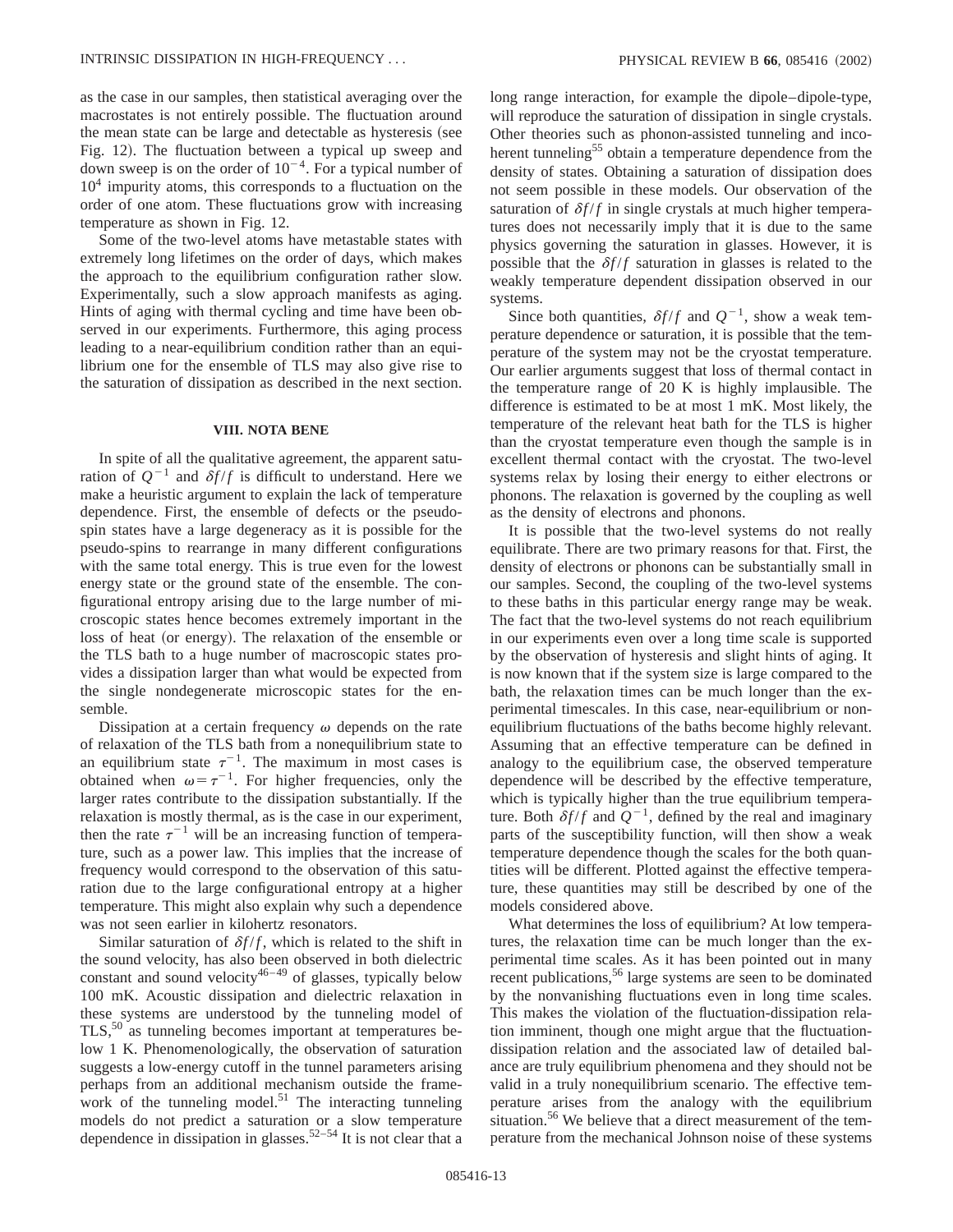will be extremely useful in reinforcing these ideas.

Microscopically speaking, our problem perhaps reduces to one where a harmonic oscillator (the resonator mode) is coupled to a bath of two-level spins. This is the inverse of the standard Caldeira–Leggett model, where a two-level spin is coupled to a harmonic oscillator bath. However, in a recent study<sup>57</sup> it is found that in the inverse Caldeira–Leggett model of a harmonic oscillator coupled to a spin bath one also finds topological dissipation and decoherence at low temperatures due to the topological entropy of the two-level spins. It is possible to have multiple configurations or a large number of degenerate states at low temperatures. This degeneracy leads to the configurational entropy which provides a natural temperature independent mechanism at low temperatures. This so-called orthogonality blocking at low temperatures is a very general feature of the spin bath theories.<sup>57</sup> One might conjecture that the universal low temperature saturation observed in dipolar glasses may be due to this novel aspect of the theory.

The two-level systems cause dissipation of the acoustic vibration described by harmonic-oscillator modes. It is equivalent to consider the dissipation of the two-level-system dynamics by its coupling to the phonon bath or the acoustic vibrations. However, consideration of quantum-mechanical dynamics of such a coupled, weakly-dissipative two-level system requires that there is tunnel splitting, and the phonons are localized around it. Both these conditions are satisfied at

- \*Department of Physics, Boston University, 590 Commonwealth Avenue, Boston, Massachusetts 02215. Electronic address: mohanty@physics.bu.edu
- <sup>1</sup> V.B. Braginskii, *Systems with Small Dissipation* (University of Chicago Press, Chicago, 1985).
- 2P. Mohanty, D.A. Harrington, and M.L. Roukes, Physica B **284- 288**, 2143 (2000).
- 3T.D. Stowe, K. Yasumura, T.W. Kenny, D. Botkin, K. Wago, and D. Rugar, Appl. Phys. Lett. **71**, 288 (1997).
- <sup>4</sup> J.C. Long, H.W. Chan, and J.C. Price, Nucl. Phys. B **539**, 23  $(1999).$
- 5V.M. Mostepanenko and N.N. Trunov, *The Casimir Effect and its*  $Applications$  (Clarendon, Oxford, 1997).
- ${}^{6}$ S.K. Lamoreaux, Phys. Rev. Lett. **78**, 5  $(1997)$ ; **81**, 5475 $(E)$ (1998); Phys. Rev. A **59**, R3149 (1999).
- $7$ U. Mohideen and A. Roy, Phys. Rev. Lett. **81**, 4549 (1998); A. Roy and U. Mohideen, *ibid.* 82, 4380 (1999); G.L. Klimchitskaya et al. Phys. Rev. A 60, 3487 (1999).
- <sup>8</sup> S.K. Lamoreaux, Phys. Rev. Lett. 83, 3340 (1999); U. Mohideen *et al., ibid.* **83**, 3341 (1999); A. Lambrecht and S. Reynaud, quant-ph/9912085 (unpublished).
- $^{9}$ R. Onofrio and G. Carugno, Phys. Lett. A  $198$ , 365 (1995).
- $10$ M.F. Bocko and R. Onofrio, Rev. Mod. Phys.  $68$ , 755 (1996).
- <sup>11</sup> A.N. Cleland, and M.L. Roukes, in *Proceedings of the 24th International Conference on the Physics of Semiconductors* (World Scientific, Singapore, 1999).
- 12K.Y. Yasumura, T.D. Stowe, E.M. Chow, T. Pfafman, T.W. Kenny, B.C. Stipe, and D. Rugar, J. Microelectromech. Syst. **9**, 117  $(2000).$
- 13S. Evoy S, D.W. Carr, L. Sekaric, A. Olkhovets, J.M. Parpia, and

temperatures below 1 K. Further experimental investigations in millikelvin temperatures will be discussed elsewhere. The results of these experiments are consistent with the hightemperature data (above  $4 K$ ) reported in this paper.

## **IX. SUMMARY**

In conclusion, we report the temperature and field dependence of dissipation  $Q^{-1}$  and shift in the resonance frequency of micron-sized single-crystal mechanical resonators of GaAs and Si. Ours is the first observation of the ubiquitous anomalies of acoustic properties in the single crystal resonators in the Kelvin range. We find that our data is consistent with other observations of similar trends in macroscopic systems at low temperatures. The weak temperature dependence of dissipation universally in many systems in our experiments is perhaps related to the topological entropy anticipated in spin baths.

# **ACKNOWLEDGMENTS**

We thank Christian Enss, Stefan Kettemann, Ron Lifshitz, and Philip Stamp for many useful discussions. We gratefully acknowledge the experimental help of Jessica Arlett, X.M. Huang, and Jean Casey. This project is financially supported by DARPA.

H.G. Craighead, J. Appl. Phys. 86, 6072 (1999).

- 14D.W. Carr and H.G. Craighead, J. Vac. Sci. Technol. B **15**, 2760  $(1997).$
- 15D.A. Harrington, P. Mohanty, and M.L. Roukes, Physica B **284- 288**, 2145 (2000).
- $^{16}$ R. Lifshitz and M.L. Roukes, Phys. Rev. B  $61$ , 5600 (2000).
- 17R.E. Mihailovich and J.M. Parpia, Phys. Rev. Lett. **68**, 3052  $(1992).$
- 18D.W. Carr, S. Evoy, L. Sekaric, H.G. Craighead, and J.M. Parpia, Appl. Phys. Lett. **75**, 920 (1999).
- $19$  D.A. Harrington and M.L. Roukes (unpublished).
- 20A.N. Cleland and M.L. Roukes, Appl. Phys. Lett. **69**, 2653  $(1996).$
- 21D.S. Greywall, B. Yurke, P.A. Busch, and S.C. Arney, Europhys. Lett. 34, 37 (1996).
- 22S. Evoy, A. Olkhovets, L. Sekaric, J.M. Parpia, H. Craighead, and D.W. Carr, Appl. Phys. Lett. **77**, 2397 (2000).
- 23A. Olkhovets, S. Evoy, D.W. Carr, J.M. Parpia, and H.G. Craighead, J. Vac. Sci. Technol. B 18, 3549 (2000).
- <sup>24</sup> J.L. Yang, T. Ono, and M. Esashi, Appl. Phys. Lett. **77**, 3860 (2000); J.L. Yang, T. Ono, and M. Esashi, Sens. Actuators A A82, 102 (2000).
- $^{25}$ M. Cross and R. Lifshitz, cond-mat/0011501 (unpublished).
- 26R.N. Kleiman, G. Agnolet, and D.J. Bishop, Phys. Rev. Lett. **59**, 2079 (1987).
- <sup>27</sup> W.A. Phillips, Phys. Rev. Lett. **61**, 2632 (1989).
- <sup>28</sup> R.W. Keyes, Phys. Rev. Lett. **62**, 1324 (1989).
- <sup>29</sup>T. Klistner and R.O. Pohl, Phys. Rev. B **36**, 6551 (1987).
- <sup>30</sup>W. Duffy, J. Appl. Phys. **68**, 5601 (1987).
- $31$ G. Agnolet (unpublished).